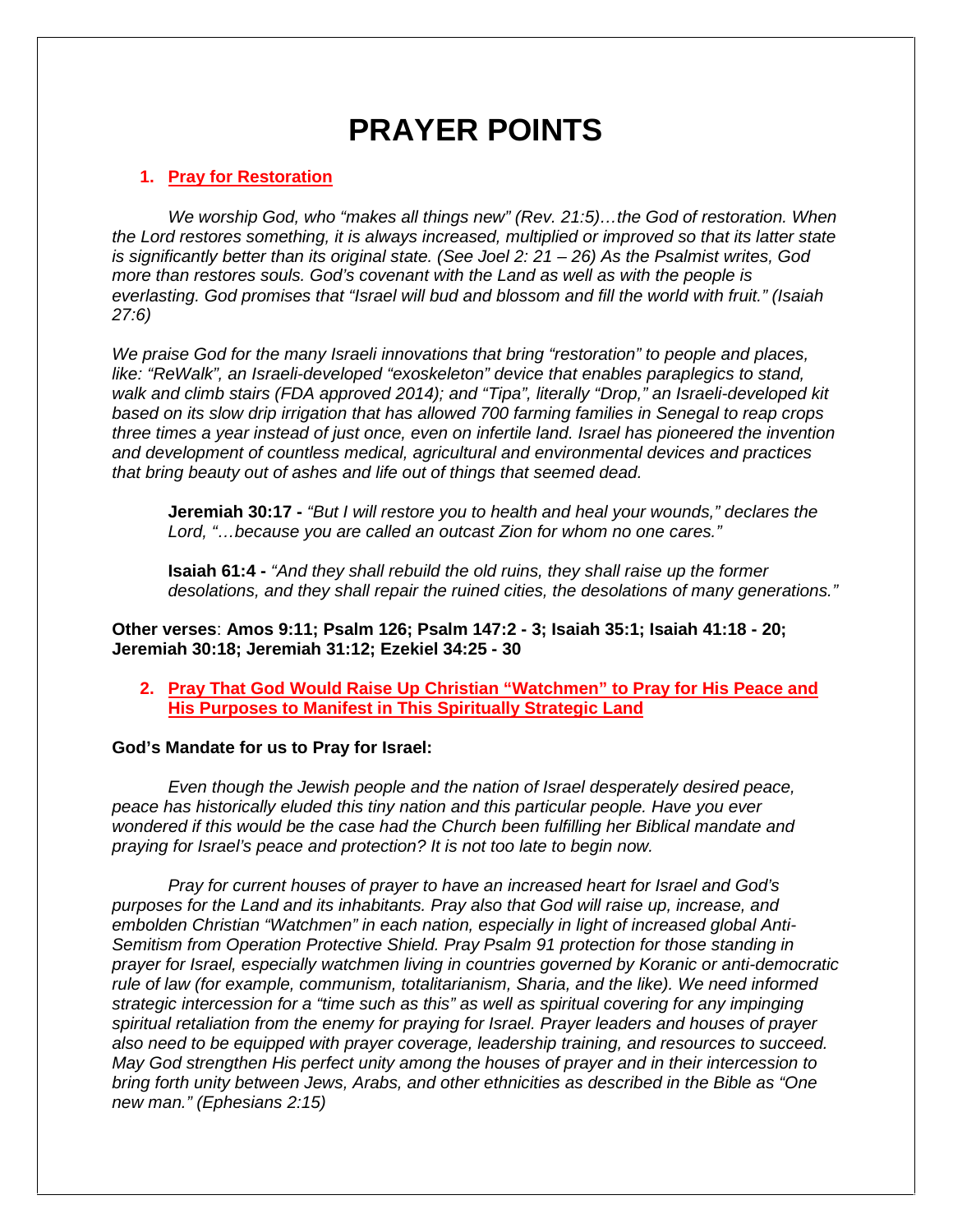*Pray also for those programs that are educating and equipping Christians of all ages to stand with and pray for Israel. Some of these include: Eagles' Wings Watchmen on the Wall Curriculum and Israel Experience Program, as well as various initiatives by Bridges for Peace, ICEJ, and Christians United for Israel. If ever people needed to be educated about Israel with facts and truth, today is the time!*

**Isaiah 62:6 -** *"I have set watchmen on your walls, O Jerusalem; They shall never hold their peace day or night."*

**Deuteronomy 31:6 -** *"Be strong and of good courage, do not fear nor be afraid of them; for the Lord your God, He is the One who goes with you. He will not leave you nor forsake you."*

**Jeremiah 32:18b, 19 -** *"…the Mighty God, whose Name is the Lord of hosts. You are great in counsel and mighty in work, for your eyes are open to all the ways of the sons of men to give everyone according to his ways and according to the fruit of his doings."*

**Ephesians 2:15 -** *"*…having *abolished in His flesh the enmity, that is, the law of commandments contained in ordinances, so as to create in Himself one new man from the two, thus making peace…"*

**Other verses: Genesis 12:3; Numbers 24:5, 9; 2 Samuel 22:2 - 3; Psalm 23:4; Psalm 32:10; Psalm 33:20 - 22; Psalm 55:22; Psalm 91:2 - 5; Psalm 102:13, 14; Psalm 145:17 - 20; Isaiah 40:1 - 5; Isaiah 21:6; Isaiah 52:8; Isaiah 59:16; Isaiah 62:7; Ephesians 2:15**

#### **3. Pray for Peace and Protection**

*Throughout history, the Jewish people have been dispersed throughout the nations and have endured relentless harassment, persecution, and near annihilation. Even at the birth of a safe Jewish Homeland in 1948, the new nation of Israel was welcomed by war. Jewish people still fight for survival as Israel is surrounded by adversaries, foreign and domestic. Israel's desire and hope for peace remains as constant as her enemies' desires for her death and destruction. Israel needs continued prayer for Angelic hosts to encamp around the Land. (See Psalm 83)*

*Today political anarchy exists in the nations surrounding Israel since the "Arab Spring" toppled many Arab dictators, only to have Islamist terror groups like The Muslim Brotherhood – committed to Israel's destruction – hijack the government positions of power through violence and elections. New Islamic leaders, desirous of eventually establishing Sharia Law in their countries, are now severing trade and military operations with Israel, as well as questioning their existing peace treaties with Israel. (Example –Turkey and Egypt's Peace Treaty of 1979.) As of March 2014, Hezbollah - the proxy arm of Iran – is reported to have about 65,000 rockets aimed at Israel's northern border with Lebanon. There continues to be attacks against all Israeli citizens from Hamas in Gaza. Following the kidnapping and murders of three Israeli teenagers in mid-June 2014 and a "revenge killing" of a Palestinian Teen, the IDF initiated Operation Brother's Keeper in search of the three teenagers, and Hamas escalated its rocket attacks on Israel from Gaza reaching deeper into Israel than ever before. To defend her civilian population, Israel launched Operation Protective Shield on July 8th. From the start of this campaign until mid-August, over 3,500 rockets were fired at Israel from Gaza reaching as far north as Haifa, Tel Aviv, and Jerusalem, endangering over 75% of Israel's Jewish, Arab, Christian, and Druze citizens. At the time of this writing, negotiations have not yet produced a truce. Syria's civil war also continues to threaten Israel's northern border, while*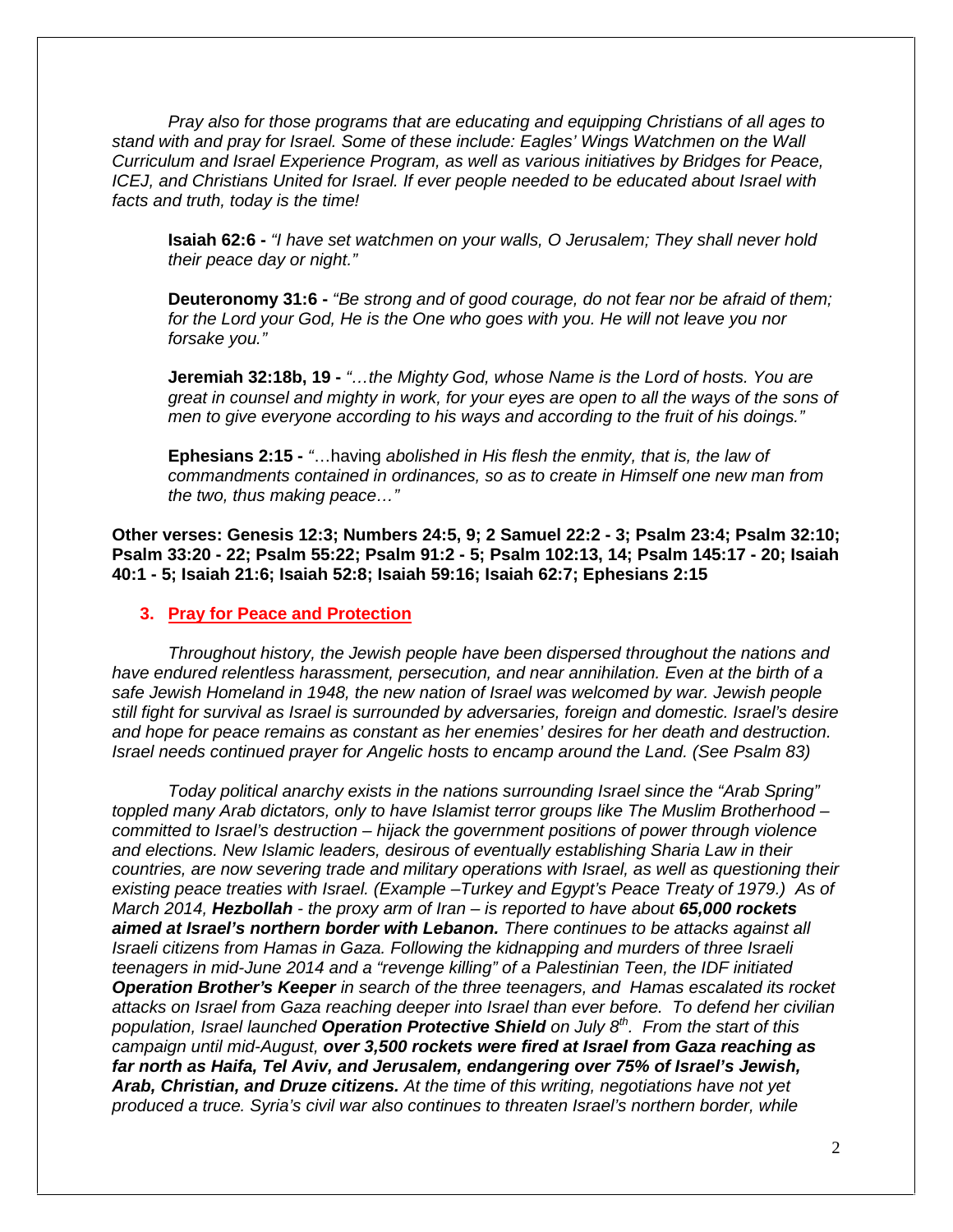*Jordan's Prime Minister said that the relationship between his country and Israel is "at an alltime low". Meanwhile, terrorist group ISIS comes closer by invading northern Lebanon, and Iran continues to pursue nuclear weapons to fulfill its long standing threat "to wipe Israel off the map."*

*Israel also needs the Lord's protection from those who would seek to provoke confrontation on the sea by "Humanitarian ships" attempting to break the embargo against Hamas. The Palestinian Scholars Association in Diaspora held a press release at the headquarters of the terror-linked Humanitarian Relief Foundation (IHH) on July 21, 2014. It is best known for its role in the violent 2010 Mavi Marmara incident, when IHH sent a ship to break the Israeli weapons blockade on Gaza. Posted on their website from the IHH President Bulent Yildirim's speech was the fact that they are working on a project to re-send the ship - Mavi Marmara – to Gaza. "If this war does not end, we will gather everyone to the harbor and go again." To date, efforts of this kind to break Israel's blockade of the Gaza Strip and to paint Israel as a violator of Human Rights, have not been as successful as intended. Nevertheless, a trend has begun by ill- informed activists and anti-Israel forces that could result in future violence and further demonizing of Israel.*

*Pray that the nations would not be deceived but would align with Israel. Pray for Godly wisdom for those bartering for peace in the peace process. Let Israel also know that true shalom will come from the Lord and not from man. (Psalm 20:7\*)*

**Psalm 17:8 –** *"Keep me as the apple of your eye; hide me in the shadow of your wings.*

**Psalm 20:7\* -** *"Some trust in chariots, and some in horses; But we will remember the name of the LORD our God.*

**Psalm 83:1 - 5, 18 -** *"O God, do not keep silent; be not quiet, O God, be not still. See how your enemies are astir, how your foes rear their heads. With cunning they conspire against your people; they plot against those you cherish. "Come," they say, "let us destroy them as a nation, that the name of Israel be remembered no more." With one mind they plot together; they form an alliance against you… Let them know that you, whose name is the LORD – that you alone are the Most High over all the earth.*

**Psalm 121:4 -** *"Behold, He who keeps Israel shall neither slumber nor sleep."*

**Other verses: Psalm 122:6, Zechariah 2:5, Psalm 147:13 - 14, Zechariah 8:4 - 5, Isaiah 54:10, 13**

**4. Pray Against Radical Islam and Jihad – Hamas, Hezbollah, ISIS, etc.**

*The battle is not Israel against the Arabs, nor Israel against the Palestinians, but rather radical Islam against everyone that is not of their fundamentalist beliefs. There are only 13.9 million Jewish people worldwide, but according to http://muslimpopulation.com/World/ there are 2.8 billion Muslims who are being taught by many of their religious leaders that Jewish people, Israel ("Little Satan"), Christians, America ("Great Satan",) the West, and those not willing to convert or submit to fundamentalist Islam, are all infidels and must be destroyed. Even if only 10% of all Muslims believe this hateful lie (as some Muslim apologists claim), that is 2 million people whose numbers are growing each year at a birth rate 3 - 5 times higher than that of Americans, Europeans, Australians and Canadians. Islamic terrorist groups like Boko Haram have attracted international condemnation for their massacres of complete villages in Nigeria as*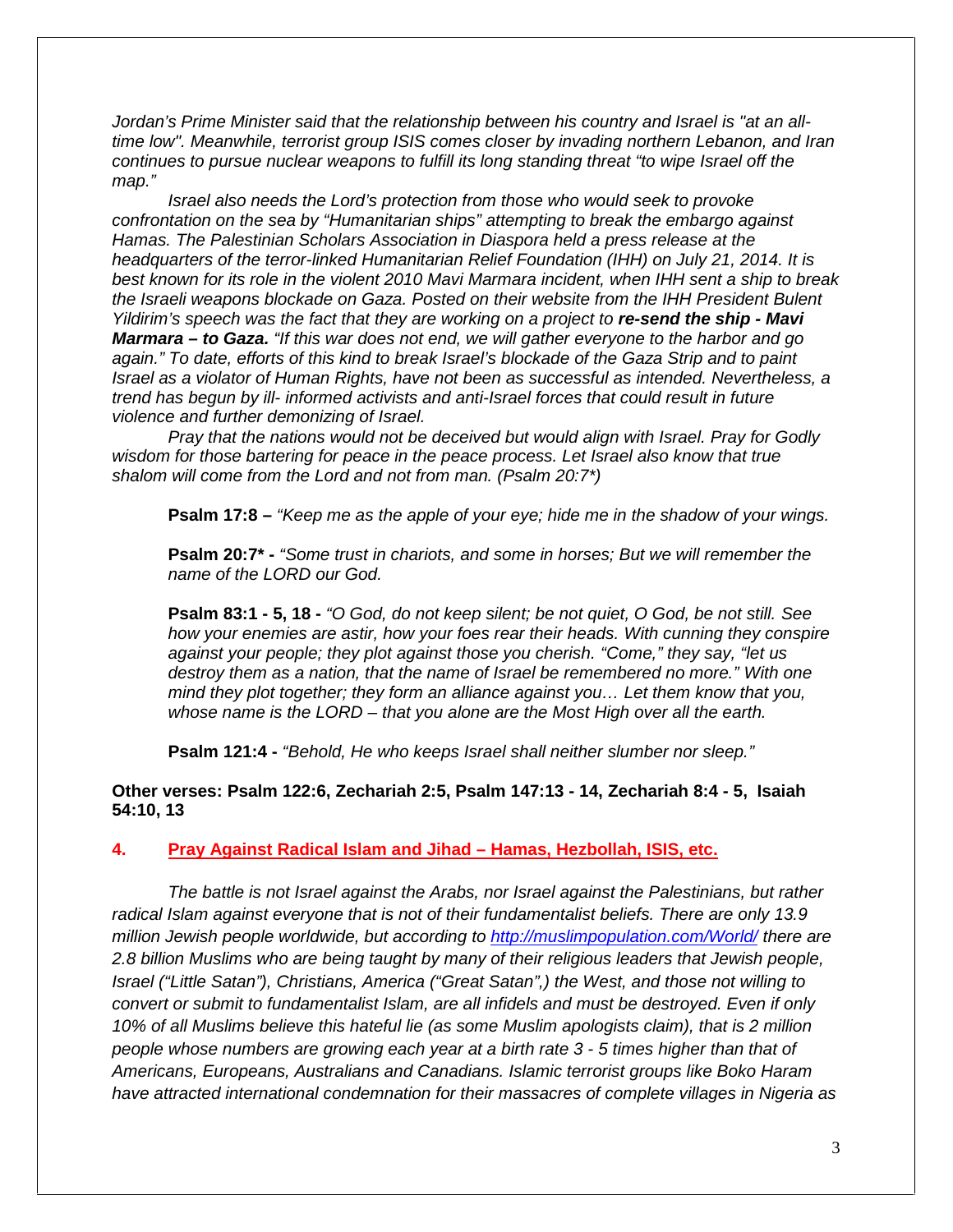*well as for the abductions of more than 200 Nigerian schoolgirls who have been held in captivity to date. As of mid-July 2014 - for the first time in the history of Iraq - there are no longer churches in Mosul because the violent terrorist group ISIS (Islamic State of Iraq and the Levant) gave the city's Christians a stark choice: convert to Islam, pay a religious tax, or face death.*

*As of July 2012, the world suffered 19,200 Islamic terror attacks since 9/11 which are no* longer limited to terrorist groups, but are now carried out by Islamized individuals like the May *2013 Woolwich machete attack in London and the Boston Marathon bombing April 15, 2013.*

*Ideological warfare is also pervasive in the form of "revisionist history" and in indoctrination techniques which can lull people to complacency and inaction. Pray for protection for courageous and fair-minded moderate Muslims speaking out against radical Islam and Jihad. Pray also that Western Democracies not fall victim to the politically correct "tolerance" that allows "creeping Jihad" or "cultural Jihad" to infiltrate their governmental and legal systems so that parallel communities governed by Sharia Law are created in the midst of the democratic Host country.*

**Psalm 11:5 – "***The Lord tests the righteous, but his soul hates the wicked and the one who loves violence."*

**Jeremiah 15: 20 - 21 -** *"I will make you a wall to this people, a fortified wall of bronze; they will fight against you but will not overcome you, for I am with you to rescue and save you, declares the Lord. I will save you from the hands of the wicked and redeem you from the grasp of the cruel."*

**Other verses: Psalm 2:2 - 5, Psalm 3:1, 3; Psalm 5:9 - 10; Psalm 55:9 - 11, 16 - 17; Psalm 83:4; Psalm 140:1 - 8; Proverbs 21:29 - 30; Isaiah 8:9 - 10**

#### **5. Pray for Reconciliation – Jewish/Christian, Jewish/Arab and Other People Groups**

*Our God has always lived in community in that He functions as Father, Son, and Holy Spirit – the Three Persons in One. There is neither comparison nor competition among them; each Person of the Godhead delights in and gives honor to Each Other. God's desire is that mankind – made in His image – would reflect Him in all of His ways, especially in our relationships and interactions with one another. There need to be prayers of reconciliation between the Christian and Jewish people, as well as prayers of reconciliation between the offspring of Ishmael and Isaac. (Ephesians 2:15) Pray for God's favor and blessing on those ministries working to build stronger relationships between all who embrace Judeo-Christian values like: Eagles' Wings, ICEJ, Bridges for Peace, CUFI, Center for Jewish Christian Understanding and Cooperation (CJCUC) to name a few.*

#### **The Roots of Our Faith – Reconciliation between Christians and Jews**

**Isaiah 51:1b - 2a -** *"Look to the rock from which you were hewn, And to the hole of the pit from which you were dug. Look to Abraham your father, And to Sarah who bore you."*

**Romans 11:18 - Grafted In -** *"Do not boast against the branches. But if you do boast, remember that you do not support the root, but the root supports you."*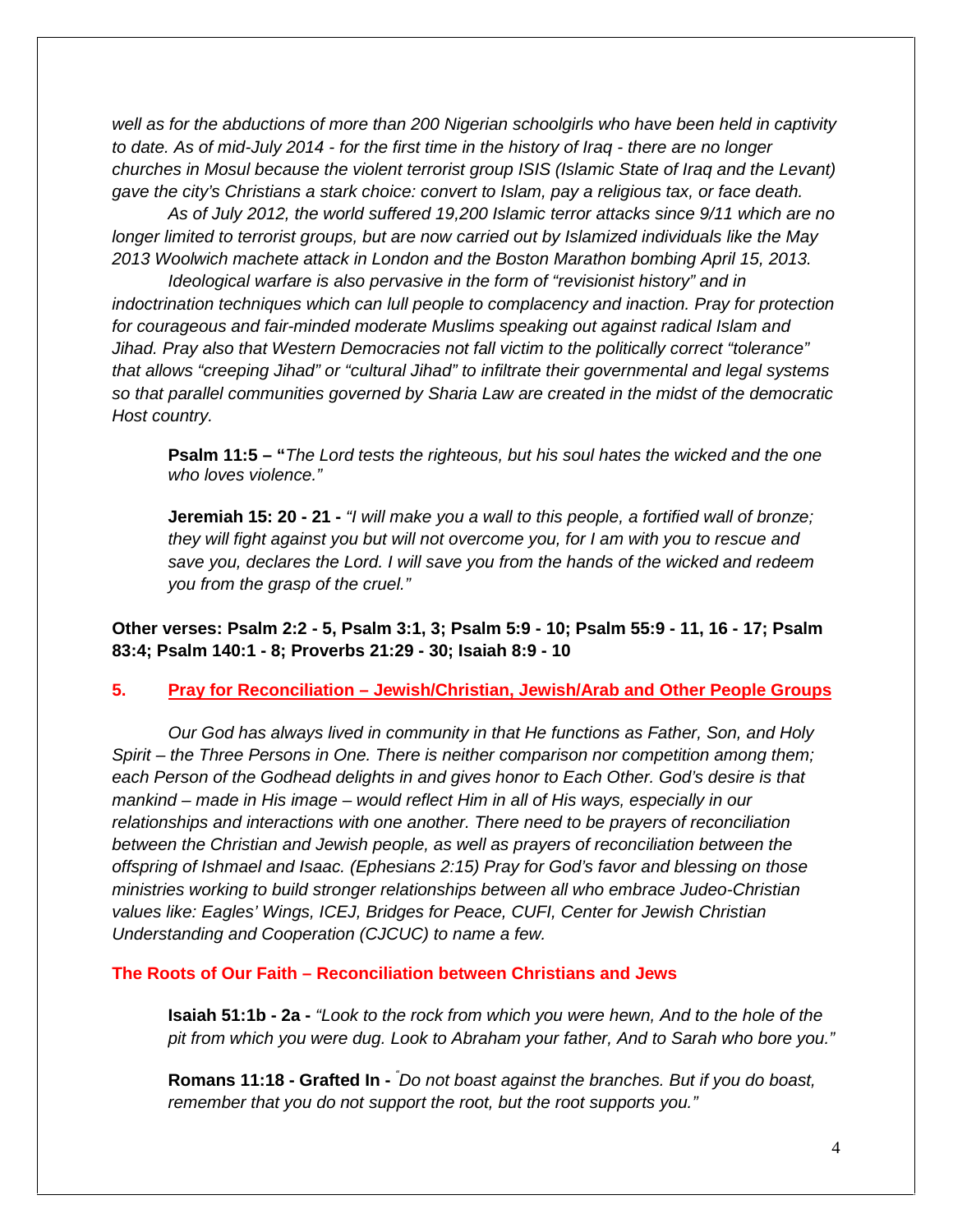**Other verses: Ruth 1:16; Psalm 80:14, 15; Isaiah 56:8; Malachi 4:6; John 4:22; Romans 9:4 – 5; Romans 11:2, 11, 18; Galatians 3:29**

#### **Reconciliation with the Arabs**

**Psalm 133:1 -** *"Behold how good and how pleasant it is for brethren to dwell together in unity!"*

**Other verses: Isaiah 14:5 - 7; Isaiah 49:9; Ephesians 2:15**

#### **Other People Groups**

Pray for healing and reconciliation for Ethiopian Jews and other people groups – like Sudanese refugees in the Land.

**Isaiah 60:1 - 3 -** *"The Spirit of the Lord GOD is upon Me, because the LORD has anointed Me to preach good tidings to the poor; He has sent Me to heal the brokenhearted, to proclaim liberty to the captives, and the opening of the prison to those who are bound; 2 To proclaim the acceptable year of the LORD, and the day of vengeance of our God; to comfort all who mourn, 3 To console those who mourn in Zion, to give them beauty for ashes, the oil of joy for mourning, the garment of praise for the spirit of heaviness; that they may be called trees of righteousness, the planting of the LORD, that He may be glorified."*

#### **6. Pray for Healing from Pain in the Past – Terrorism and Rocket Trauma**

*We serve the God of yesterday, today and tomorrow, and He desires to bring "Abundant Life" to every season – past, present and future. It is therefore not surprising that when Jesus proclaimed His mission, He said He was sent to heal the brokenhearted and to proclaim liberty to the captives. (Isaiah 61:1 - 3) Today we can do the same for those in Israel who have tremendous pain from the past, by the power of prayer in the Name of Jesus.*

*The need for healing is not limited to the carnage of suicide bombings in the past, but is also needed because since 2001, there have been over 15,200 rockets and mortars from Gaza, or an average of over 3 rocket attacks every single day targeting Israel. In the beginning, the attacks were primarily limited to the Southern towns of Israel; during Operation Protective Shield in 2014, rocket attacks reached Jerusalem, Tel Aviv, and Haifa giving over 75% of the Israeli civilians a minute or less to get to a bomb shelter. These attacks have killed and injured Israelis despite the effectiveness of The Iron Dome which counterattacks most rockets, but their main effect is their creation of widespread psychological trauma and disruption of daily life among the Israeli populace. Medical studies since 2001 in Sderot, the Israeli city closest to the Gaza Strip, have documented a post-traumatic stress disorder incidence among young children of between 75% - 90%, as well as high rates of depression and miscarriage.*

*Pray that the joy of the Lord would be the strength of Israel. (Nehemiah 8:10) Pray that the anointing bestowed upon David known as the "Davidic anointing" would be graciously poured out over all Israel and to all the nations. Pray that new songs unto the Lord would bring forth deliverance, healing, restoration and joy for those who live in Zion.*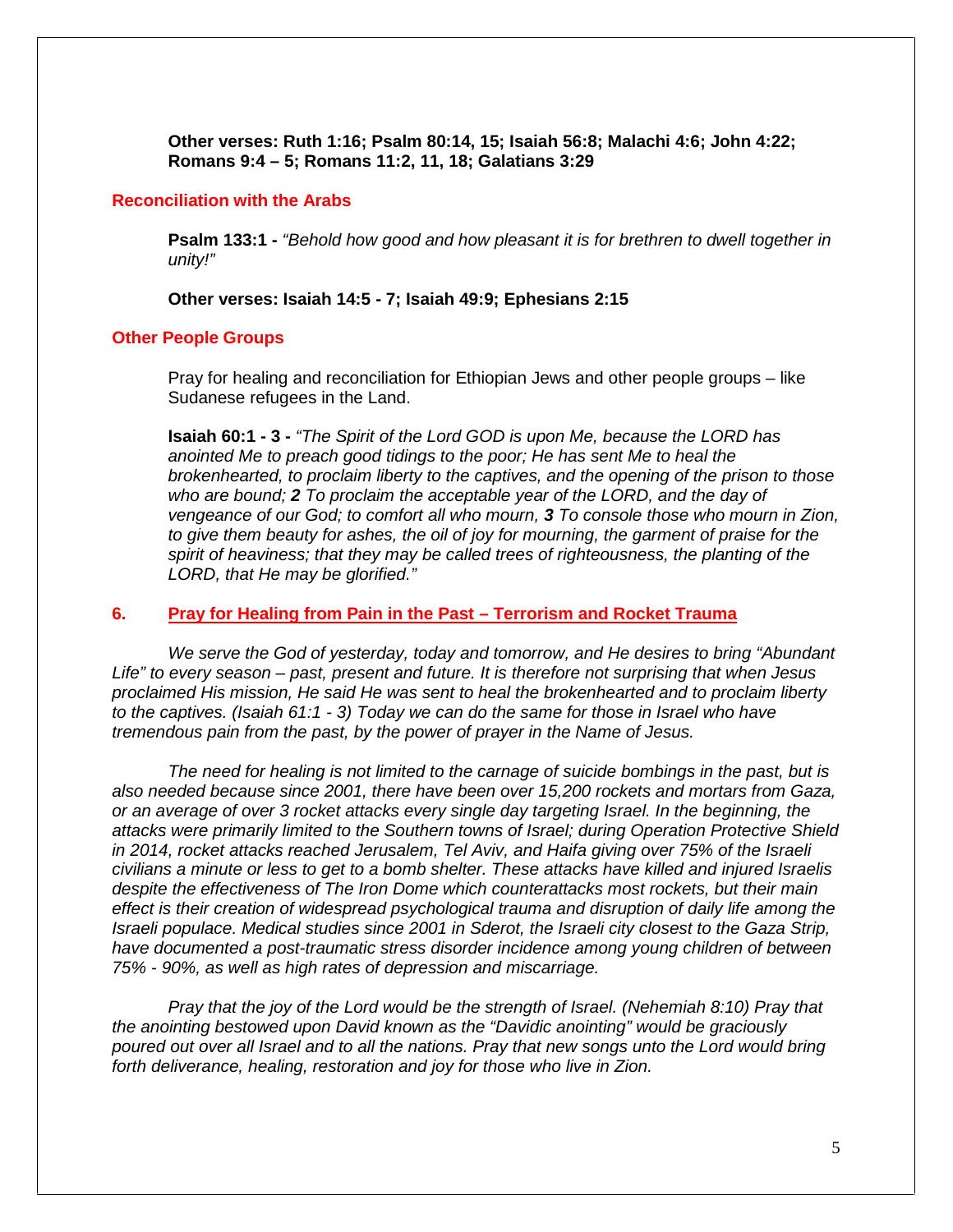**Psalm 126: 1 - 6 –** *"When the LORD brought back the captivity of Zion, we were like those who dream. Then our mouth was filled with laughter, and our tongue with singing. Then they said among the nations, 'The LORD has done great things for them.' The LORD has done great things for us, and we are glad. Bring back our captivity, O LORD, as the streams in the South. Those who sow in tears shall reap in joy. He who continually goes forth weeping, bearing seed for sowing, shall doubtless come again with rejoicing, bringing his sheaves with him."*

**Isaiah 30:26 -** *"The moon will shine like the sun, and the sunlight will be seven times brighter, like the light of seven full days, when the LORD binds up the bruises of his people and heals the wounds he inflicted."*

**Hosea 11: 3 - 4 -** *"It was I who taught Ephraim to walk, taking them by the arms; but they did not realize it was I who healed them. I led them with cords of human kindness, with ties of love; I lifted the yoke from their necks and bent down to feed them."*

**Other verses: Nehemiah 8:10; Psalm 65:8; Psalm 66:10 - 12; Psalm 126: 1-3; Psalm 129:2 - 7; Isaiah 14:5 - 7; Isaiah 49:9**; **Isaiah 51:3; Jeremiah 30:4 - 6, 16 - 17; Jeremiah 31:1 - 2**

#### **7. Pray for Christian Arabs in Israel – Protection, Release from Replacement Theology for Others and Help from the Church Rather Than Hamas**

*Many Christian Arabs in Israel have had a salvation experience with Jesus Christ but not a Biblical revelation of God's Covenant with the Jewish people and His plan for "the One New Man." (Ephesians 2:15) As a result, many Christian Arabs have embraced "Replacement Theology," believing God is finished with the Jewish people. Many Christian Arabs - by their own admission - hold on to animosities and hurts while still proclaiming Christ as Savior. Since the worldwide Church seems unaware or uninterested in the severe physical needs of Arab Christians who are rejected on all sides – by default, Hamas has stepped in and has reinforced anti-Jewish, anti-Semitic attitudes and actions by providing for the overwhelming needs of these believers.*

*The Church also needs to be praying for these brothers and sisters in Christ because there is severe persecution of Christian Arabs by Muslim Arabs in areas controlled by the Palestinian Authority, Hamas, and those cities where there has been a Christian exodus due to Muslim persecution. These areas not only include the West Bank and Gaza Strip, but also the birthplace and the boyhood town of Jesus – Bethlehem and Nazareth. (According to the current reports, fifty years ago Bethlehem was once 80% Christian, where as now Arab believers are less than 15% and dwindling.) Since the beginning of the Arab Spring, an estimated one-third to one-half of the Christian population of Iraq has been displaced from cities and towns where they have lived for centuries; many of these are now resident in Israel. In Egypt, 100,000 Coptic Christians have already left since the so-called Arab Spring began. "Terrorist attacks on Christians in Africa, the Middle East and Asia increased 309% from 2003 to 2010."*

*We especially need to pray protection over those Israeli Arab Believers - living in PA controlled regions and in surrounding Arab countries - who DO stand with Israel and who DO serve the Lord along with Jewish Believers as the "one new man" in Christ.*

**Other verses: Psalm 33:20 - 22; Psalm 34:15 - 17; Psalm 61:1 - 3; Psalm 10:17 - 18; Ephesians 2:14, 15; Colossians 2:8** (*Deception on Replacement Theology);* **James 2:15 - 17** (Meeting the needs of Christian Arabs)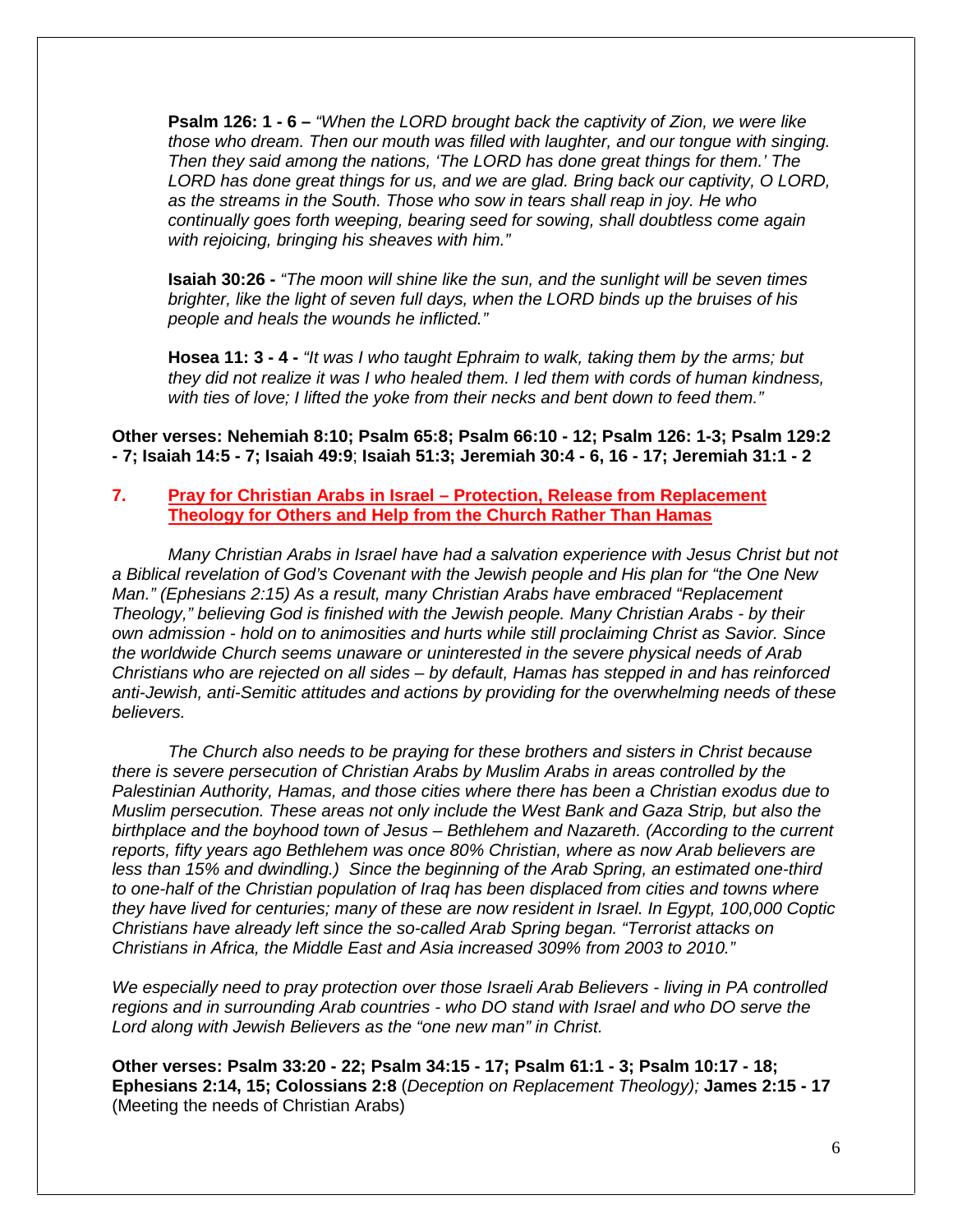#### **8. Pray Against Terror in the Land**

*Israel lives with the equivalent threat of September 11th every day, most notably known by the constant barrage of katushka rockets on Sderot and surrounding communities, as well as attacks upon citizens near her borders. The toll of continuous terror is not only just a physical one, but also an emotional and psychological one that affects young and old alike, particularly children. Everyone has been touched by the reality of terror, and each one needs to find the place of rest and safety in The Lord. Although the number of suicide bombings in Jerusalem and Tel Aviv has been reduced 90% in recent years by the use of Check Points and the Security Wall, over 15,200 rockets and mortars were fired from Gaza on Israeli civilians from 2001, which averages to 3 rockets every single day. To stop the incessant attacks on its civilians, Israel has had to engage in three military campaigns in five years: Operation Cast Lead (2008/2009), Operation Pillar of Defense (2012), and Operation Protective Shield (2014). Terror from the last conflict was compounded by the fact that Hamas dug a labyrinth of fortified underground tunnels from Gaza opening into Israel near homes, schools, and civilian centers for the purpose of kidnapping and killing Israeli civilians. There are known to be more tunnels than the 32 the IDF destroyed or neutralized.*

**Psalm 91:4 - 6** *"He will cover you with his feathers, and under his wings you will find refuge; his faithfulness will be your shield and rampart. You will not fear the terror of night, nor the arrow that flies by day, nor the pestilence that stalks in the darkness, nor the plague that destroys at midday."*

**Other verses: Psalm 17:13; Psalm 18:46 - 48; Psalm 23:4; Psalm 33:20 - 22; Psalm 34:15 - 18; Psalm 35:9 - 10; Psalm 55:9 - 11, 16, 17; Psalm 57:1 - 3; Psalm 59:1 - 2; Psalm 62:7 - 8; Psalm 82:4; Psalm 91:2 - 5; Psalm 140:1 - 2, 4, 6 - 8; Psalm 142: 1, 3 - 5; Isaiah 30:19; Proverbs 3:25 - 26; Jeremiah 15:20 – 21**

#### **9. Pray for Fair and Honest Media Coverage**

*Israel battles not only with Arab armies and radical Islamic Jihadists, but also with over zealous, biased media focus that creates international scorn and criticism. Pray for fair and honest media coverage and for moral clarity for the media, particularly when covering Israel and the Middle East. Recent battles for fair and honest coverage in media include the Annenberg Space for Photography's exhibit (March-June 2010) on "Water: Our Thirsty World", which negatively portrayed Israel as a country that hoards and steals from its neighbors who suffer from drought while Israelis relax by overflowing pools and beautiful beaches. On the contrary, Israel is pioneer in the Middle East and in the world in water conservation and management. The Goldstone Report released in 2009 provided unduly harsh treatment of Israel in relation to war crimes and crimes against humanity during their December 27, 2008-January 18, 2009 conflict in Gaza Strip. Although Goldstone himself revoked much of the allegations against Israel in April 2011, the damage to Israel's image has remained. The April 2012 CBS Sixty Minutes documentary on the plight and flight of Palestinian Christians was another example of inaccurate and biased journalism, leaving viewers with the belief that Israel was the problem. The fact that Christians are fleeing INTO Israel to avoid persecution refutes the CBS premise. More recently in August 2014, the Foreign Press Association blasted Hamas's intimidation and harassment of foreign journalists in Gaza to cover-up and report only that which was favorable to Hamas.*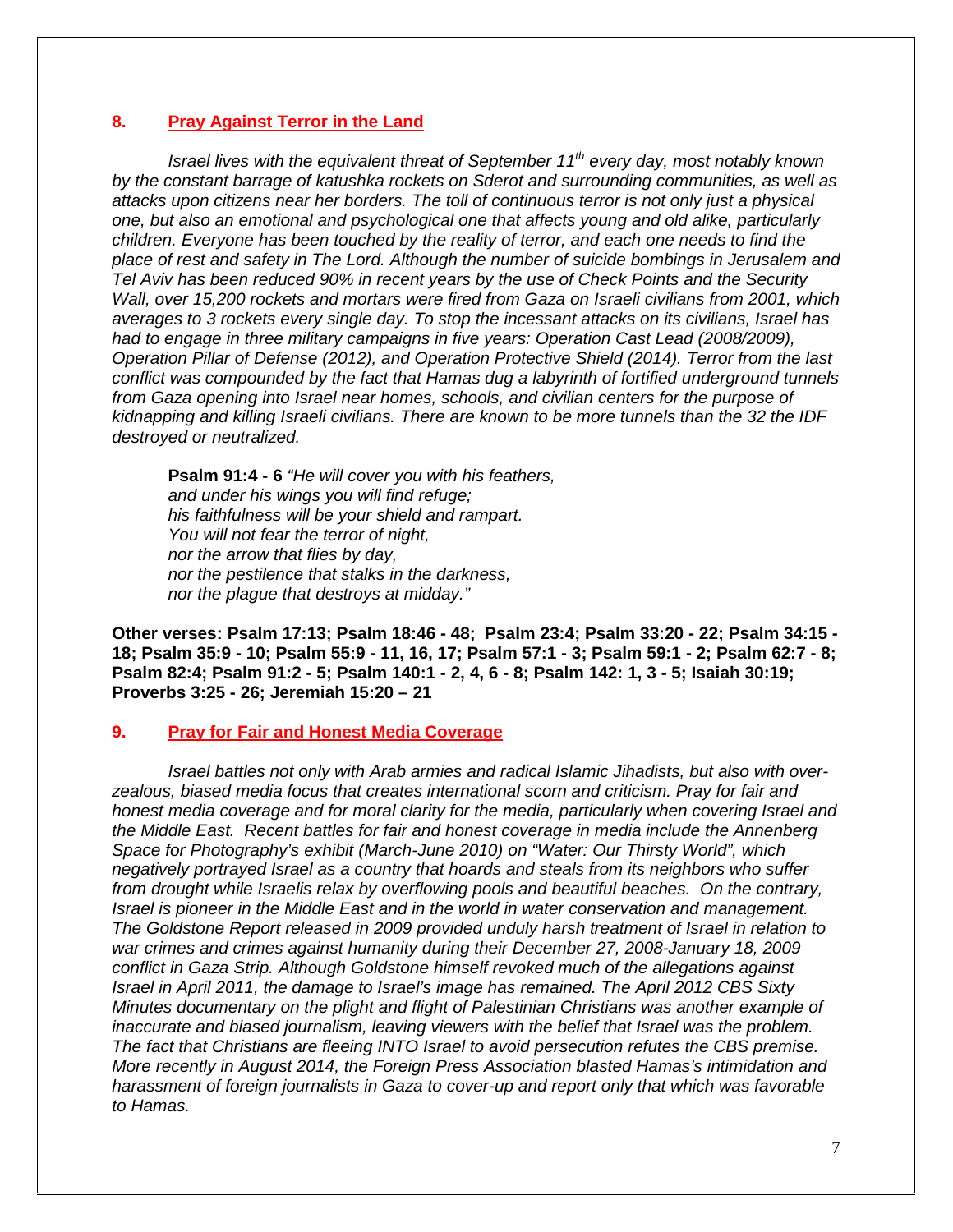*Pray that the God of Truth would reveal all truth and that He would not rest until He makes Jerusalem a praise of all the earth! (Isaiah 62:7)*

**Psalm 25:4 - 6** *- "Show me your ways, O LORD, teach me your paths; guide me in your truth and teach me, for you are God, my Savior, and my hope is in you all day long."*

**Proverbs 19:9 –** *"A false witness shall not be unpunished; and her that breathest forth lies shall perish."*

#### **Other verses: Proverbs 26:28, Isaiah 5:20**

#### **10. Pray Against Anti-Semitism**

*Jewish anti-Semitism is growing at an alarming rate. This is evident not only in Muslim countries, but also in Europe, Canada, Hispanic countries and on college campuses both here and abroad. Most statistics point to a level of anti-Semitism that was found in Europe right before World War II. The increase of hate crimes against Jewish people, as well as their homes, schools, synagogues, cemeteries and community centers comes not only from radical Islamic forces but also from the rise of Neo-Nazi groups, "Skinheads," White Supremacists and those who hate the political actions of the state of Israel. In addition, traditional anti-Semitism has been replaced by the more "politically correct" anti-Zionism and anti-Israel activism. We dare not be fooled...they are still one and the same. Anti-Semitism reached an all -time high during the recent Operation Protective Shield with violent rallies, fire bombs at synagogues, destruction of Jewish businesses, as well as serious physical attacks and death threats to Jewish people worldwide. The UK saw a 50 % rise in Hate Crimes against Jews in July 2014 alone, while in Paris, a Pro-Palestinian mob besieged and threw bricks at a synagogue with 200 congregants inside.*

*Though not yet military in nature, efforts to delegitimize and demonize Israel is a potentially deadly form of warfare against the Jewish state. The question as to whether Israel has "the right to exist" is being seriously debated by global government leaders and intellectuals on college campuses. One forum known for such evil is the United Nation's Durban conferences on Racism. Conferences that took place in 2001, 2009, and most recently in New York City in September of 2011,have been filled with extreme anti-Semitism and Israel bashing, constituting a "theater of the absurd" with outrageous examples of racism against the Jewish nation alone. Complicating and compounding the danger to Israel, Palestinian Authority President Mahmoud Abbas continues his pursuit to have the global community recognize a Palestinian state based on the 1949 armistice lines. Such an act undermines hopes for peace and establishes a dangerous international precedent since a peaceful resolution to the conflict must come through negotiations between the parties and not by a unilateral declaration from the international community. Whether the United States stands with Israel or joins with her opponents will be critical not only on a political level for Israel, but also on a spiritual and economic level for America.*

*As another non-military attack, the growing global movement called "Boycott, Divest, and Sanctions" (BDS) against Israel not only puts great economic and political pressure on Israel, but also seeks to isolate Israel from Academic Institutions, from the Arts, and from business. This movement is especially strong on college campuses and in Academic circles. In early*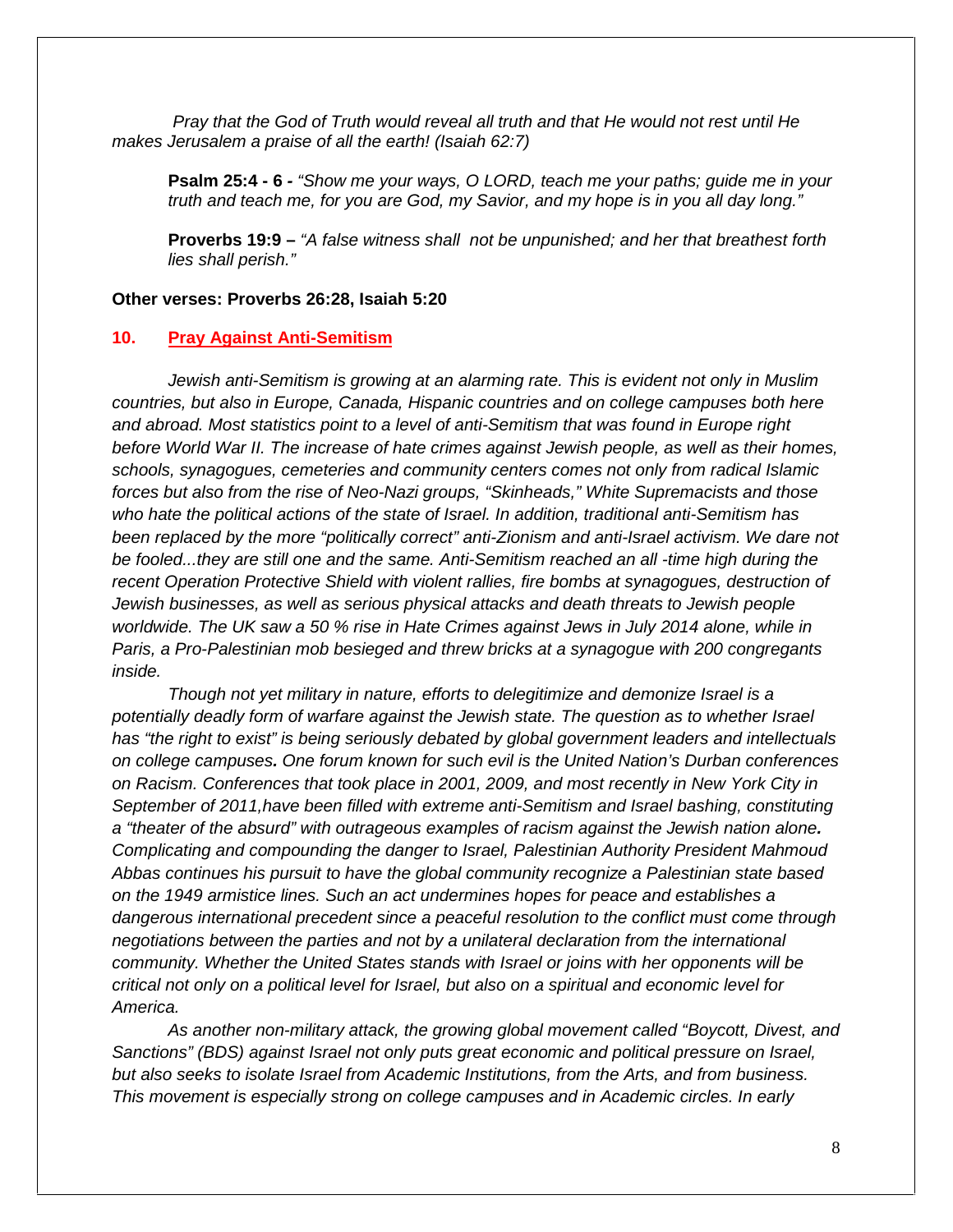*2014, Arutz Sheva reported that boycotts have cost Israel's agriculture sector approximately \$30 million USD in the past year.*

**Amos 9:15 -** *"I will plant Israel in their own land, never again to be uprooted from the land I have given them, says the Lord your God."*

**Psalm 5:6 -** *"You destroy those who tell lies; bloodthirsty and deceitful men the Lord abhors."*

**Other verses: Psalm 10:8, 12; Psalm 17:3; Psalm 83:1 - 3; Psalm 86:14 - 16; Proverbs 24:1 - 3; Psalm 140:1 - 2, 4, 6 - 8; Jeremiah 9:3**

#### **11. Pray for the Redemption of God's Holy Land**

*"In Ezekiel 36: 22 - 28, God tells of His plan to bring the people back. He didn't say that the people were being brought back because of their own righteousness; rather, He says that He is bringing them back for the sake of His Name. In Hebraic thought, a name stood for the character of a person. When God says He is doing something for the sake of His Name, He is saying that His Reputation is at stake. He promised to do certain things and He will fulfill them so that the nations will know that He is God." ("For Zion's Sake I will not be Silent," by Rebecca Brimmer, page 101, Bridges for Peace.)*

**Isaiah 45:17a -** *"Israel will be saved by the Lord with an everlasting salvation..."*

**Ezekiel 36:26 - 28 -** *"Moreover, I will give you a new heart and put a right spirit within you; and I will remove the heart of stone from your flesh and give you a heart of flesh. And I will put My Spirit within you and cause you to walk in My Statutes and you will be careful to observe My Ordinances. And you will live in the land that I gave to your forefathers; so you will be My people and I will be your God."*

**Romans 11:26 - 27 -** *"And so all of Israel will be saved, as it is written: The Deliverer will come from Zion; He will turn godlessness away from Jacob. And this is My covenant with them when I take away their sins."*

**Other verses: Psalm 130: 7 - 8; Isaiah 33:24; Isaiah 35:8 - 10; Isaiah 44:3 - 5, 21 - 23; Isaiah 46:13; Isaiah 62:1, 10 - 12; Jeremiah 31:31 - 34; Jeremiah 33:7 - 9; Jeremiah 50:20; Ezekiel 11:18 - 19; Joel 2:28 - 29, 32; Joel 3:21; Micah 7:18 - 20; Zechariah 12:10 - 12; Zechariah 13:1 - 2; Hebrews 8:8 - 12; Hebrews 10:16 - 17**

#### **12. Pray for Leaders - Wisdom, Integrity**

*The leaders in Israel today have a wonderful legacy from Biblical times; they would be wise to study and to draw from it. Abraham, Moses, Joshua and David were mighty men of God who led Israel to victory and blessing because they "inquired of the Lord," and they obeyed their God. Pray that today's Israeli leaders would not trust in their military might or in their friendship with the United States, but instead would put their trust in the Lord – The God of Abraham, Isaac and Jacob. Pray for moral clarity among Israeli leaders.*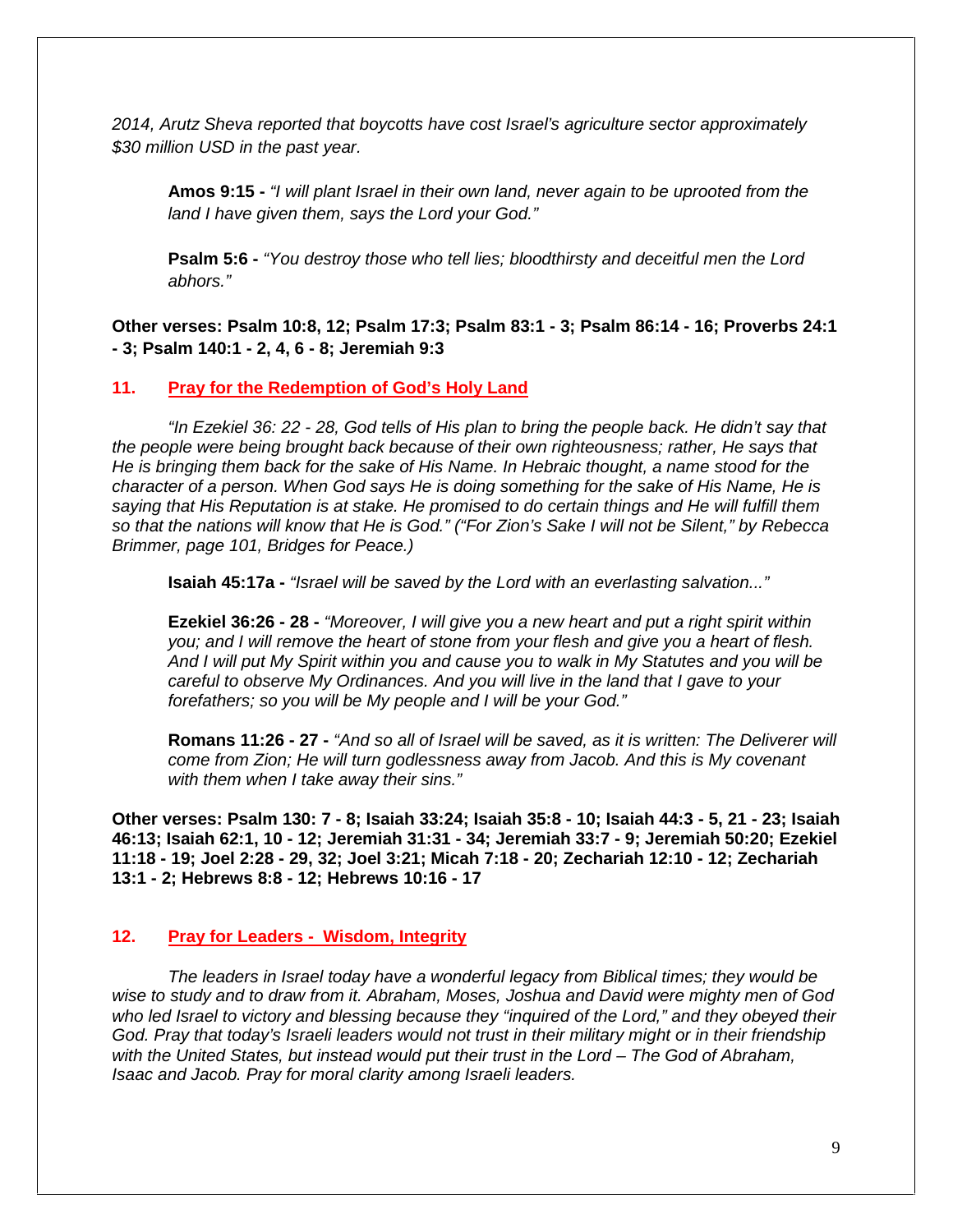*Pray for Godly wisdom for Prime Minister Netanyahu and for his administration as they seek to disarm Hamas while helping to rebuild Gaza and repair international public opinion from the Operation Protective Shield Campaign of 2014. Pray also that they would know how to handle Iran, Syria, Turkey, Egypt, and other countries with radical Islamic policies. The "Arab Spring" uprisings not only are toppling dictators, but also are allowing Radical Islamic groups like The Muslim Brotherhood to infiltrate the fragile new governments, potentially breaking established peace treaties and economic trade agreements with Israel. Between December 2010 and July 2011, there were revolutions in Tunisia and Egypt, a civil war in Libya, violent civil uprisings in Bahrain, Syria, and Yemen, major protests in Algeria, Iraq, Jordan, Morocco, and Oman, as well as protests in Kuwait, Lebanon, Mauritania, Saudi Arabia, Sudan and Western Sahara. Israel's leaders need much "Wisdom from Above" to safely navigate the unknown and ever changing waters of the future in the Middle East.*

*Pray also for Godly wisdom on their part as they interact with an increasingly unfriendly American administration. Pray that "the fear of the Lord" would be upon our President and elected leaders, as well as on those from other democracies in the world. Pray that our country would choose to be a "Sheep Nation" (Ezek. 34:17) and stand with Israel in her time of need.*

#### **Proverbs 3:5 – 7**

*"Trust in the LORD with all your heart and lean not on your own understanding; in all your ways acknowledge Him, and He will make your paths straight. Do not be wise in your own eyes; fear the LORD and shun evil."*

**Other verses: Proverbs 8:12 - 17; Proverbs 16:10, 23; Proverbs 21:1; Proverbs 28:3 - 5; Isaiah 9:6 - 7; Hebrews 13:17**

#### **13. Pray for Peace and Protection (Reprise of #3)**

*Throughout history, the Jewish people have been dispersed throughout the nations and have endured relentless harassment, persecution, and near annihilation. Even at the birth of a safe Jewish Homeland in 1948, the new nation of Israel was welcomed by war. Jewish people still fight for survival as Israel is surrounded by adversaries, foreign and domestic. Israel's desire and hope for peace remains as constant as her enemies' desires for her death and destruction. Israel needs continued prayer for Angelic hosts to encamp around the Land. (See Psalm 83)*

*Today political anarchy exists in the nations surrounding Israel since the "Arab Spring" toppled many Arab dictators, only to have Islamist terror groups like The Muslim Brotherhood – committed to Israel's destruction – hijack the government positions of power through violence and elections. New Islamic leaders, desirous of eventually establishing Sharia Law in their countries, are now severing trade and military operations with Israel, as well as questioning their existing peace treaties with Israel. (Example –Turkey and Egypt's Peace Treaty of 1979.) As of March 2014, Hezbollah - the proxy arm of Iran – is reported to have about 65,000 rockets aimed at Israel's northern border with Lebanon. There continues to be attacks against all Israeli citizens from Hamas in Gaza. Following the kidnapping and murders of three Israeli teenagers in mid-June 2014 and a "revenge killing" of a Palestinian Teen, the IDF initiated Operation Brother's Keeper in search of the three teenagers, and Hamas escalated its rocket attacks on Israel from Gaza reaching deeper into Israel than ever before. To defend her civilian population, Israel launched Operation Protective Shield on July 8th. From the start of this*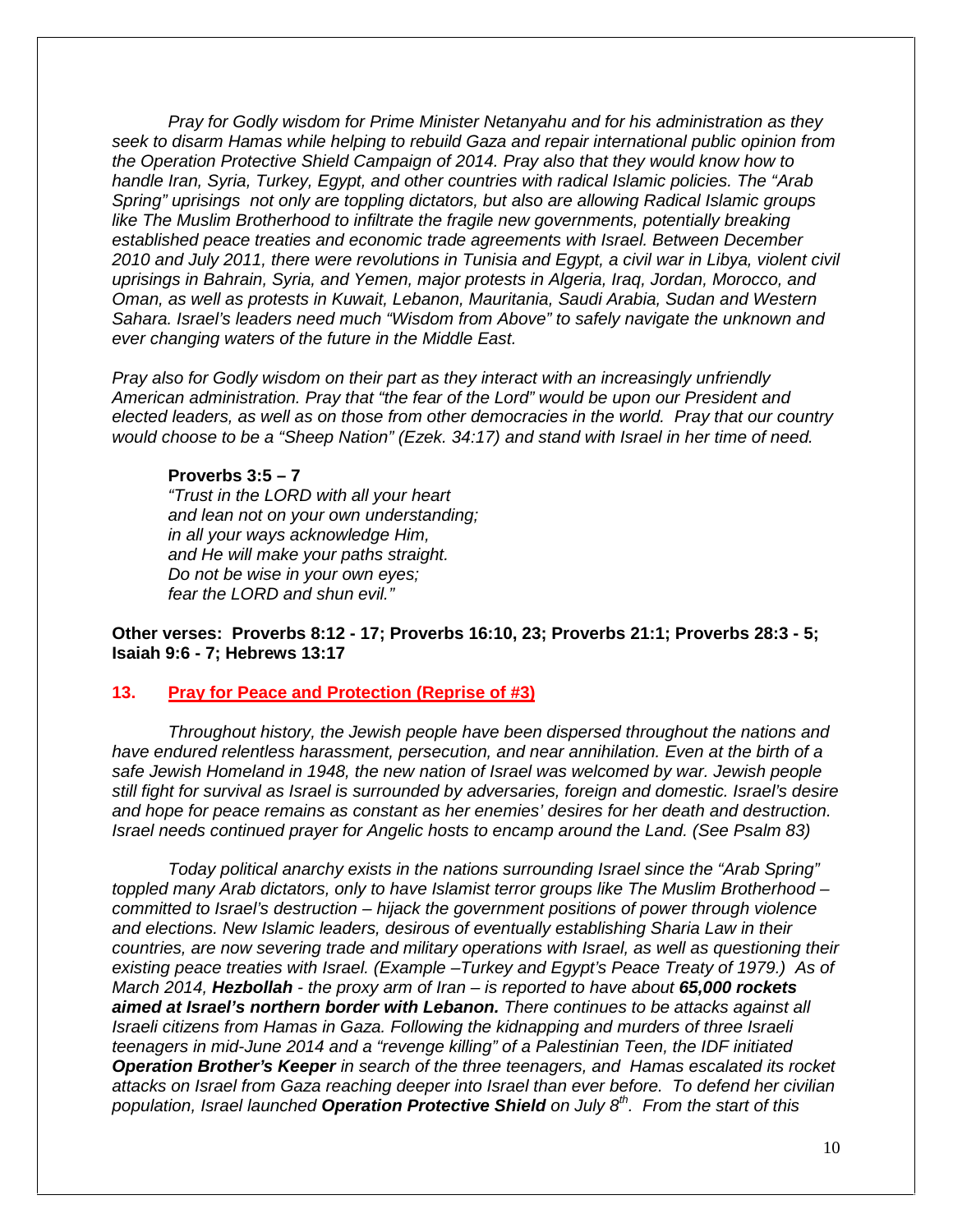*campaign until mid-August, over 3,500 rockets were fired at Israel from Gaza reaching as far north as Haifa, Tel Aviv, and Jerusalem, endangering over 75% of Israel's Jewish, Arab, Christian, and Druze citizens. At the time of this writing, negotiations have not yet produced a truce. Syria's civil war also continues to threaten Israel's northern border, while Jordan's Prime Minister said that the relationship between his country and Israel is "at an alltime low". Meanwhile, terrorist group ISIS comes closer by invading northern Lebanon, and Iran continues to pursue nuclear weapons to fulfill its long standing threat "to wipe Israel off the map."*

*Israel also needs the Lord's protection from those who would seek to provoke confrontation on the sea by "humanitarian ships" attempting to break the embargo against Hamas. The Palestinian Scholars Association in Diaspora held a press release at the headquarters of the terror-linked Humanitarian Relief Foundation (IHH) on July 21, 2014. It is best known for its role in the violent 2010 Mavi Marmara incident, when IHH sent a ship to break the Israeli weapons blockade on Gaza. Posted on their website from the IHH President Bulent Yildirim's speech was the fact that they are working on a project to re-send the ship - Mavi Marmara – to Gaza. "If this war does not end, we will gather everyone to the harbor and go again." To date, efforts of this kind to break Israel's blockade of the Gaza Strip and to paint Israel as a violator of Human Rights have not been as successful as intended. Nevertheless, a trend has begun by ill- informed activists and anti-Israel forces that could result in future violence and further demonizing of Israel.*

*Pray that the nations would not be deceived but would align with Israel. Pray for Godly Wisdom for those bartering for peace in the peace process. Let Israel also know that true shalom will come from the Lord and not from man. (Psalm 20:7\*)*

**Psalm 17:8 –** *"Keep me as the apple of your eye; hide me in the shadow of your wings.*

**Psalm 20:7 -** *"Some trust in chariots, and some in horses; But we will remember the name of the LORD our God."*

**Psalm 83:1 - 5, 19 -** *"O God, do not keep silent; be not quiet, O God, be not still. See how your enemies are astir, how your foes rear their heads. With cunning they conspire against your people; they plot against those you cherish. "Come," they say, "let us destroy them as a nation, that the name of Israel be remembered no more." With one mind they plot together; they form an alliance against you… Let them know that You, whose Name is the LORD – that You Alone are the Most High over all the earth.*

**Psalm 121:4 -** *"Behold, He Who keeps Israel shall neither slumber nor sleep."*

**Other verses: Psalm 122:6, Zechariah 2:5, Psalm 147:13 - 14, Zechariah 8:4 - 5, Isaiah 54:10, 13**

#### **14. Pray for Jerusalem Prayer Initiatives on College Campuses and Their Leaders**

*Throughout the United States, Europe and other countries, the battle for Judeo-Christian values is being fought on the college campuses, where rampant anti-Semitism takes many forms. For instance, Middle Eastern debates often lack representation of a pro-Israel voice, especially as an increasing number of Islamic scholars receive teaching appointments. In addition, college campuses reflect the growing job loss of pro-Israel professors and the growing harassment of Jewish and pro-Israel students. A steady stream of anti-Israel protests, rallies,*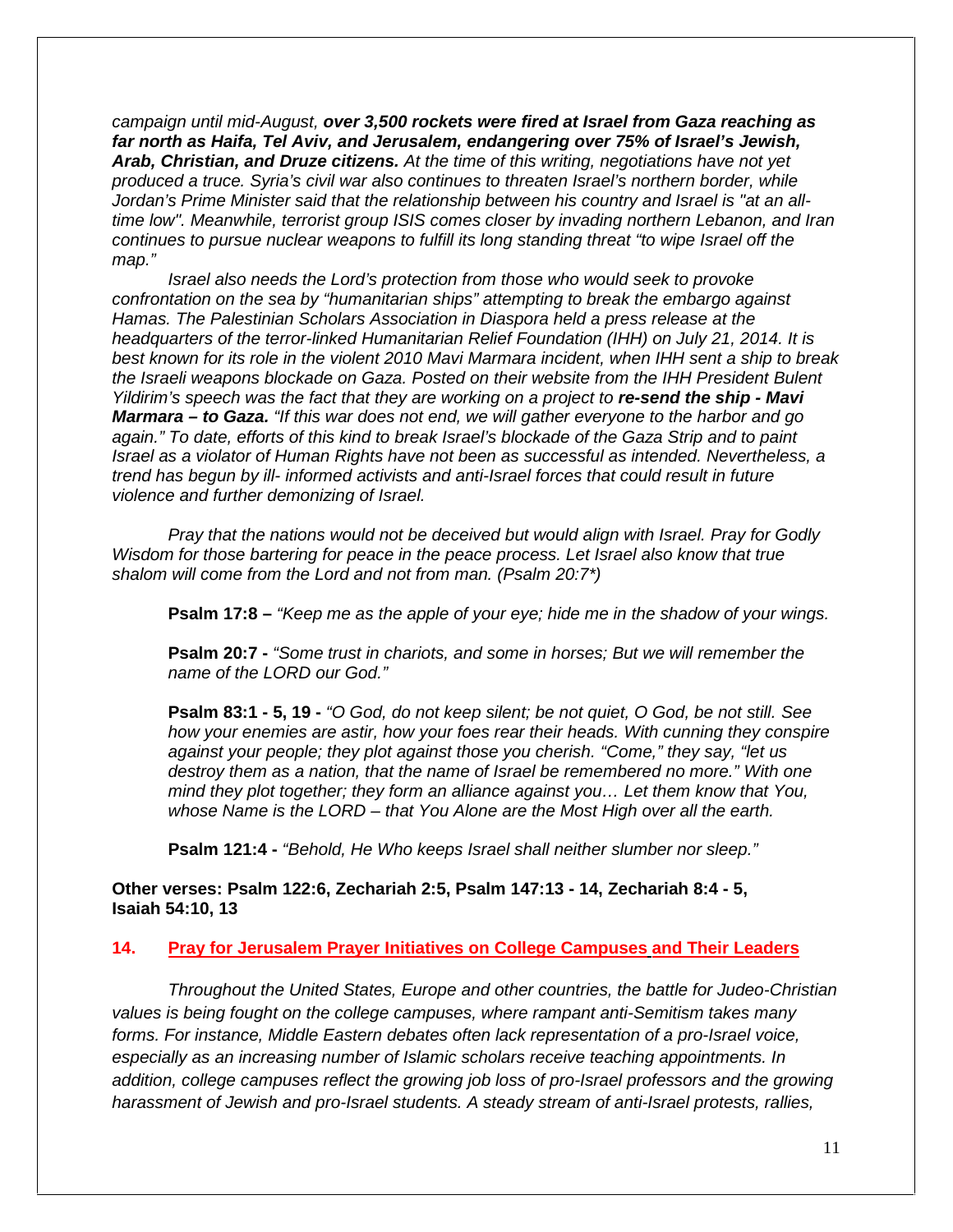*demonstrations, petitions, books, and articles bombard the hearts, minds and spirits of those within academic communities and beyond. Some professors have even included a complete denial that the Holocaust ever took place in their course curriculum. Those who speak out on behalf of truth, justice and equity on college campuses for the sake of Israel and Jewish students or teachers need our prayers for protection, wisdom, courage and empowerment.*

*Pray specifically for the increased growth, participation and fruit from the Day of Prayer for the Peace of Jerusalem on Campus and CUFI on Campus gatherings this year, along with the increase of Christian campus leaders for such prayer/advocacy movements. Pray for the necessary funding for the Israel Experience College Scholarship Program so that many more of tomorrow's leaders will receive an educated heart for Israel.*

*Pray also for the edification of effective, strategic campus leaders and outreach; for Biblical wisdom for university leadership (especially in regards to the funding of Islamic Studies departments and chairs, as well as the BDS movement); and for protection, wisdom, and Biblical unity for students, universities and communities involved in pro-Israel initiatives. Pray for an increasing prayer network that would provide prayer coverage for pro-Israel students, leaders, professors and staff on campus.*

**Psalm 20:7 -***"Some trust in chariots and some in horses, but we trust in the Name of the Lord our God."*

**Ephesians 1:17 - 19 -** *"...that the God of our Lord Jesus Christ, the Father of glory, may give to you the spirit of wisdom and revelation in the knowledge of Him, the eyes of your understanding being enlightened; that you may know what is the hope of His calling, what are the riches of the glory of His inheritance in the saints, and what is the exceeding greatness of His power toward us who believe."*

**Other verses: Psalm 33:20 - 22; Psalm 55:22; Psalm 62:7 - 8; Psalm 121:1 - 4; Psalm 145:17 - 20; Proverbs 3:5 - 7**

**15. Pray for the Children and Youth of the Land** *(Note: "Youth" in Israel would include ages 18 - 35.)*

*In Israel, children in the south who have been subjected to ongoing rocket fire from Gaza since 2001 also experience severe PTSD symptoms and long-term effects of exposure to rocket sirens, the need to scramble to bomb shelters, sometimes in the middle of the night, and, most recently, the threats posed by Hamas-dug tunnels between Israel and the Gaza Strip. In one southern city of Sderot alone, a recent study by NATAL, the Israel Trauma Center for Victims of Terror and War, estimates that between 75 and 94 percent of all children aged 4 to 18 demonstrate symptoms of PTSD. Similar results were found for Palestinian children in Gaza published in the Arab Journal of Psychiatry, which said: "Such traumatic experiences severely deteriorate children's sleep and cause uncontrollable fears among babies and children, causing anxiety, panic attacks, and poor concentration."*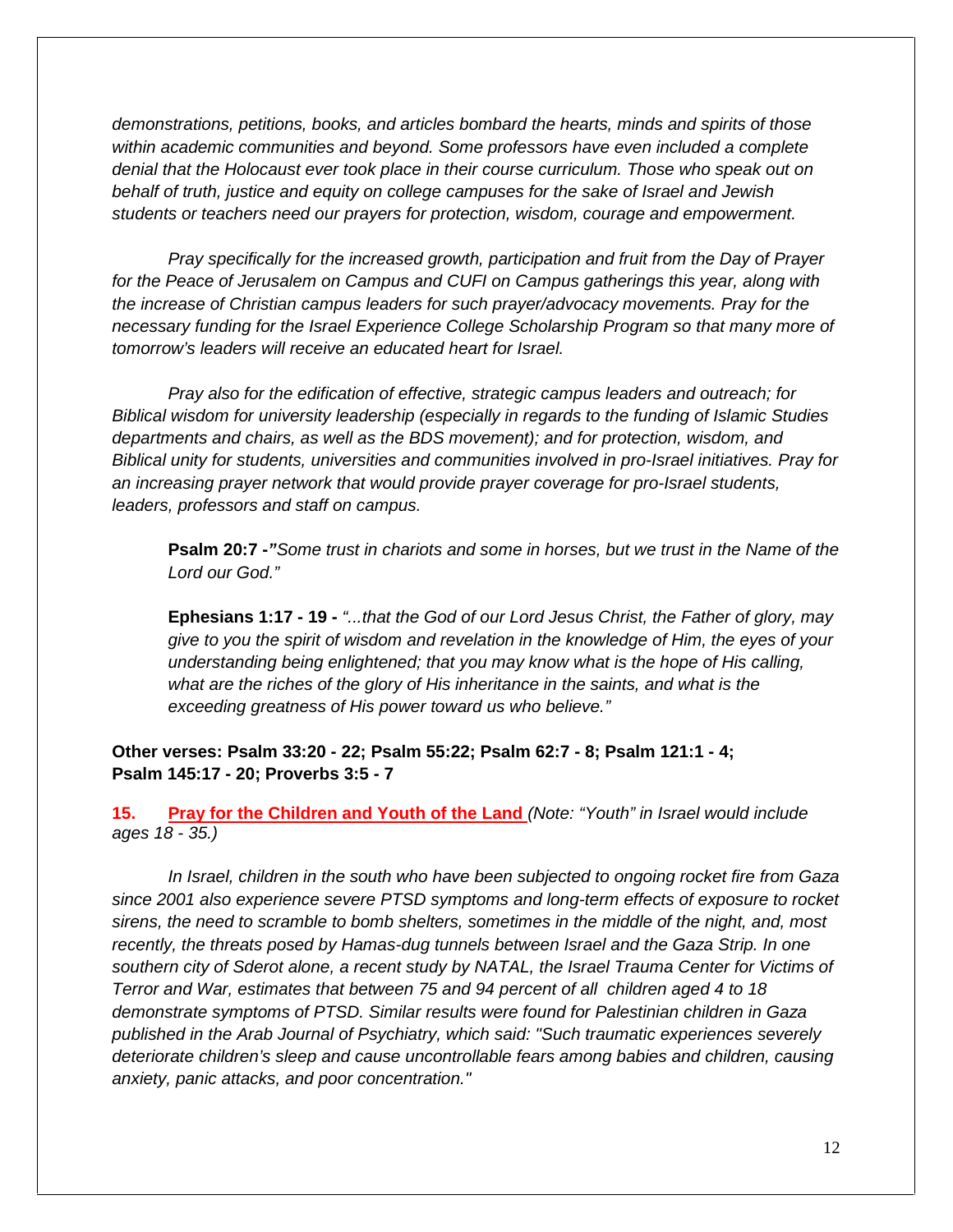*The youth in Israel are unlike the young people in any other country. They have experienced war and terror since the day they were born because Israel has experienced war and terror since it was born. Because all 18-year olds, male and female alike, are required to join the Israeli Defense Forces, "life and death" responsibility and sacrificial service for one's country comes at an early age. To offset the seriousness of survival, Israeli youth also know how to have fun, which can sometimes lead those without a strong religious faith into a lifestyle of immediate gratification and worldly pleasures. (The abortion rate is high in Israel.) Almost every young person in Israel has lost someone they know or love to terror or to war; they value relationships deeply. Many need the healing love and hope that only God can give in this uncertain hour. Israeli youth also need the assurance that those who share their democratic beliefs and Judeo-Christian values will not desert them, as did many Christian countries some 65 years ago.*

**Exodus 15:2 - 3** *"The Lord is my strength and song. And He has become my salvation; He is my God and I will praise Him; my father's God, and I will exalt Him. The Lord is a man of war; The Lord is His Name."*

**Exodus 15:13 -** *"In Your unfailing love You will lead the people You have redeemed. In Your strength You will guide them to Your holy dwelling."*

**Other verses: Exodus 15:13; Ecclesiastes 11; Nehemiah 8:10, Psalm 25:7; Psalm 91; Psalm 119:105; Daniel 1:17, 20; Joel 2:28a; 2 Thessalonians 2:16 - 17**

#### **16. Pray for the Coming of Messiah**

*For thousands of years, the Jewish people have looked and longed for the coming of the Messiah - The "Anointed One"…The Deliverer. We who worship Jesus Christ believe that the Messiah has already come. Let us now join with the Jewish people in their fervent prayers, that the Messiah will reveal Himself to them and come dwell in their midst.*

**Isaiah 9:6 -** *"For unto us a Child is born, unto us a Son is given; and the government will be upon His shoulder. And His name will be called Wonderful, Counselor, Mighty God, Everlasting Father, Prince of Peace."*

#### **Micah 5:2 -**

*"But you, Bethlehem Ephrathah, though you are little among the thousands of Judah, Yet out of you shall come forth to Me the One to be Ruler in Israel, Whose goings forth are from of old, From everlasting."*

#### **Other Verses: Jeremiah 23:5, Luke 2:32**

#### **17. Pray for Rain in the Land**

*Water is a vital lifeline in Israel. Israel again is in need of rain and more rainfall. We praise God that despite a very arid winter, rare storms in May 2014 dumped rain across Israel which caused the Sea of Galilee to rise some 2.5 centimeters (1 inch), the heaviest ever recorded for the month of May. The precipitation brought dry riverbeds to life, flooding low-lying areas, especially in the Judean Desert and Negev in the south of the country.*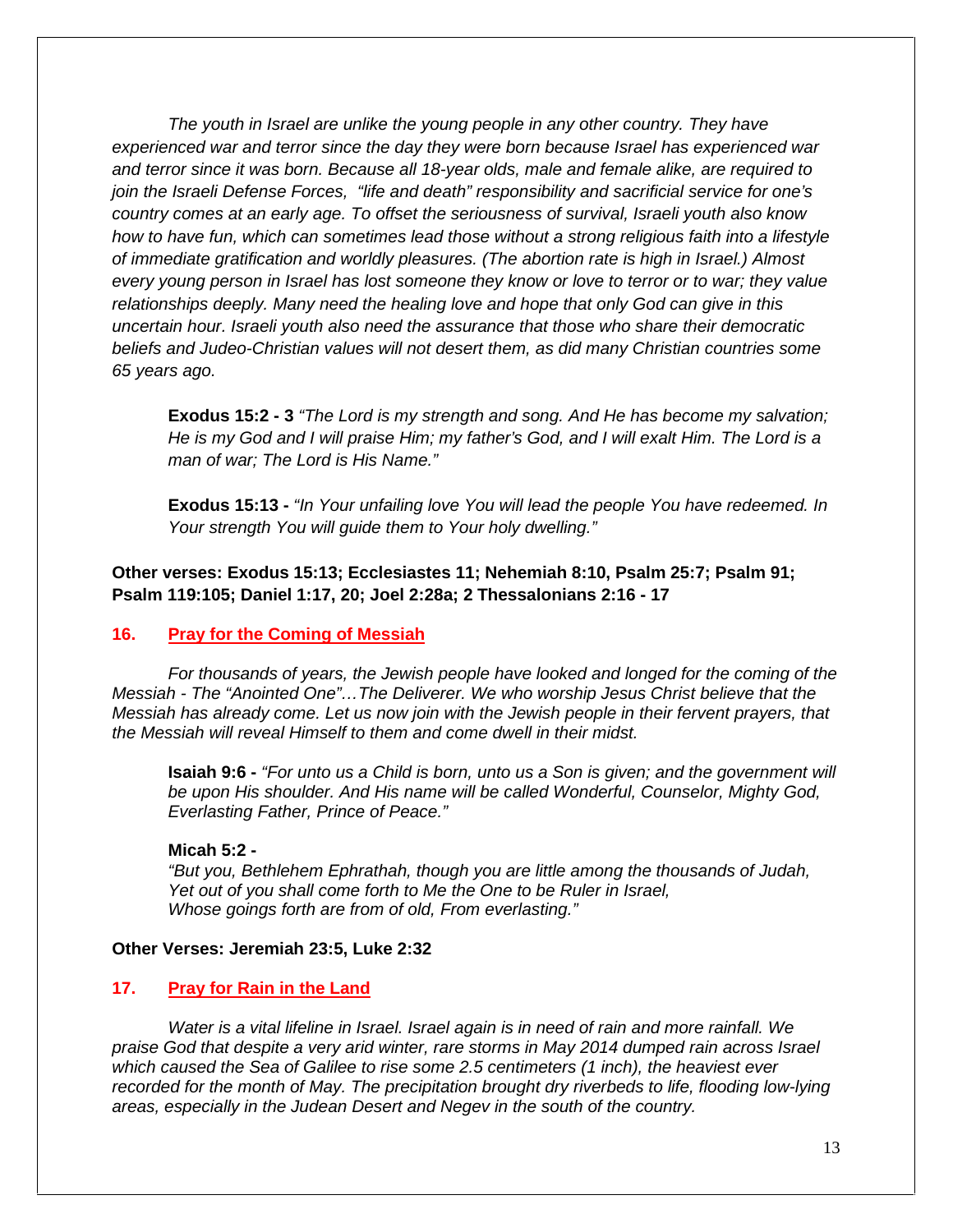*The Kinneret (The Sea of Galilee)- Israel's major reservoir of fresh water – has been drying up! According to http://www.savethekinneret.com/ many years of below-average rainfall have led the water level to dip to dangerously low levels. Although the water level has improved from the last few years where it dipped to the "black line," beyond which water cannot be pumped without causing severe damage to the entire water supply, it is now only 75cm above the lower red line.*

*Pray for more rain in the land and that God would continue to give Israel strategies on water conservation and stewardship.*

**Psalm 65:9 -** *"You care for the land and water it; You enrich it abundantly. The streams of God are filled with water to provide the people with grain, for so You have ordained it."*

**Isaiah 41:17 - 18 -** *"The poor and needy search for water, but there is none; their tongues are parched with thirst. But I the Lord will answer them; I, the God of Israel, will not forsake them. I will make rivers flow on barren heights, and springs within the valleys. I will turn the desert into pools of water, and the parched ground into springs."*

**Other verses: Deuteronomy 28: 1, 12a; Job 5:9 – 10; Job 36:27 – 28; Job 37:5 – 6, 11 – 13; Isaiah 43:18 – 21; Isaiah 55:10; Jeremiah 5:24 – 25; Zechariah 10:1**

#### **18. Pray Against Anti-Semitism (Reprise of #10)**

*Jewish anti-Semitism is growing at an alarming rate. This is evident not only in Muslim countries, but in Europe, Canada, Hispanic countries and on college campuses both here and abroad. Most statistics point to a level of anti-Semitism that is at the level found in Europe right before World War II. The increase of hate crimes against Jewish people, as well as their homes, schools, synagogues, cemeteries and community centers comes not only from radical Islamic forces but also from the rise of Neo-Nazi groups, "Skinheads," White Supremacists and those who hate the political actions of the state of Israel. In addition, traditional anti-Semitism has been replaced by the more "politically correct" anti-Zionism and anti-Israel activism. We dare not be fooled...they are still one and the same. Anti-Semitism reached an all -time high during the recent Operation Protective Shield with violent rallies, fire bombs at synagogues, destruction of Jewish businesses, as well as serious physical attacks and death threats to Jewish people worldwide. The UK saw a 50 % rise in Hate Crimes against Jews in July 2014 alone, while in Paris, a Pro-Palestinian mob besieged and threw bricks at a synagogue with 200 congregants inside.*

*Though not yet military in nature, efforts to delegitimize and demonize Israel is a potentially deadly form of warfare against the Jewish state. The question as to whether Israel has "the right to exist" is being seriously debated by global government leaders and intellectuals on college campuses. One forum known for such evil is the United Nation's Durban conferences on Racism. Conferences that took place in 2001, 2009, and most recently in New York City in September of 2011,have been filled with extreme anti-Semitism and Israel bashing, constituting a "theater of the absurd" with outrageous examples of racism against the Jewish nation alone. Complicating and compounding the danger to Israel, Palestinian Authority President Mahmoud Abbas continues his pursuit to have the global community recognize a Palestinian state based on the 1949 armistice lines. Such an act undermines hopes for peace and establishes a*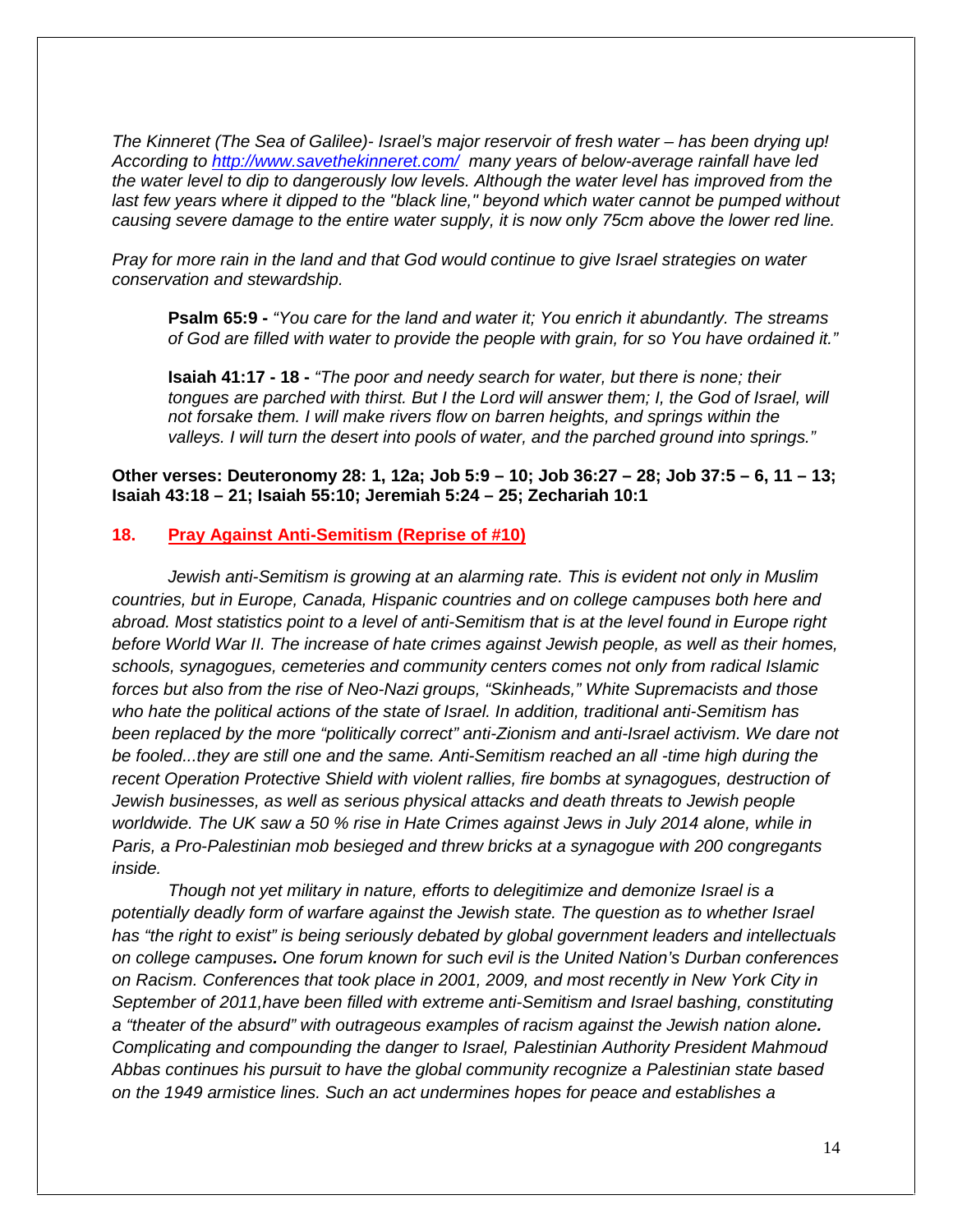*dangerous international precedent since a peaceful resolution to the conflict must come through negotiations between the parties and not by a unilateral declaration from the international community. Whether the United States stands with Israel or joins with her opponents will be critical not only on a political level for Israel, but also on a spiritual and economic level for America.*

*As another non-military attack, the growing global movement called "Boycott, Divest, and Sanctions" (BDS) against Israel not only puts great economic and political pressure on Israel, but also seeks to isolate Israel from Academic Institutions, from the Arts, and from business. This movement is especially strong on college campuses and in Academic circles. In early 2014, Arutz Sheva reported that boycotts have cost Israel's agriculture sector approximately \$30 million USD in the past year.*

**Amos 9:15 -** *"I will plant Israel in their own land, never again to be uprooted from the land I have given them, says the Lord your God."*

**Psalm 5:6 -** *"You destroy those who tell lies; bloodthirsty and deceitful men the Lord abhors."*

**Other verses: Psalm 10:8, 12; Psalm 17:3; Psalm 83:1 - 3; Psalm 86:14 - 16; Proverbs 24:1 - 3; Psalm 140:1 - 2, 4, 6 - 8; Jeremiah 9:3**

#### **19. Pray for Aliyah – for the Jewish Return to their Homeland**

*In his book "Let My People Go", Tom Hess writes that there are over 700 verses of scripture where God promises the Land of Canaan to His chosen people and commands or encourages them to return to the Land of Israel which He gave to them as an everlasting inheritance. When God repeats His word in Scripture, we know that it is vitally important that it be obeyed no matter how things may appear in the natural world. With the present level of anti- Semitism continually growing under a politically correct guise of "anti-Zionism," it is becoming increasingly evident that we are quickly approaching the day when Zechariah 14:2 can be fulfilled. As only God could foreknow when He inspired the writers of scripture, the ONLY safe place for Jewish people worldwide is the special homeland that God has given to them for such a time as this. ["I will gather all nations to Jerusalem to fight against it."]*

**Jeremiah 29:14 - Released from Captivity -** *"I will be found by you, says the LORD, and I will bring you back from your captivity; I will gather you from all the nations and from all the places where I have driven you, says the LORD, and I will bring you to the place from which I cause you to be carried away captive."*

**Jeremiah 16:14 - 16 -** *"Therefore behold, the days are coming," says the LORD, "that it shall no more be said, "The LORD lives who brought up the children of Israel from the land of Egypt,' but, "The LORD lives who brought up the children of Israel from the land of the north and from all the lands where He had driven them." For I will bring them back into their land which I gave to their fathers. "Behold, I will send for many fishermen," says the LORD, "and they shall fish them; and afterward I will send for many hunters, and they shall hunt them from every mountain and every hill, and out of the holes of the rocks.*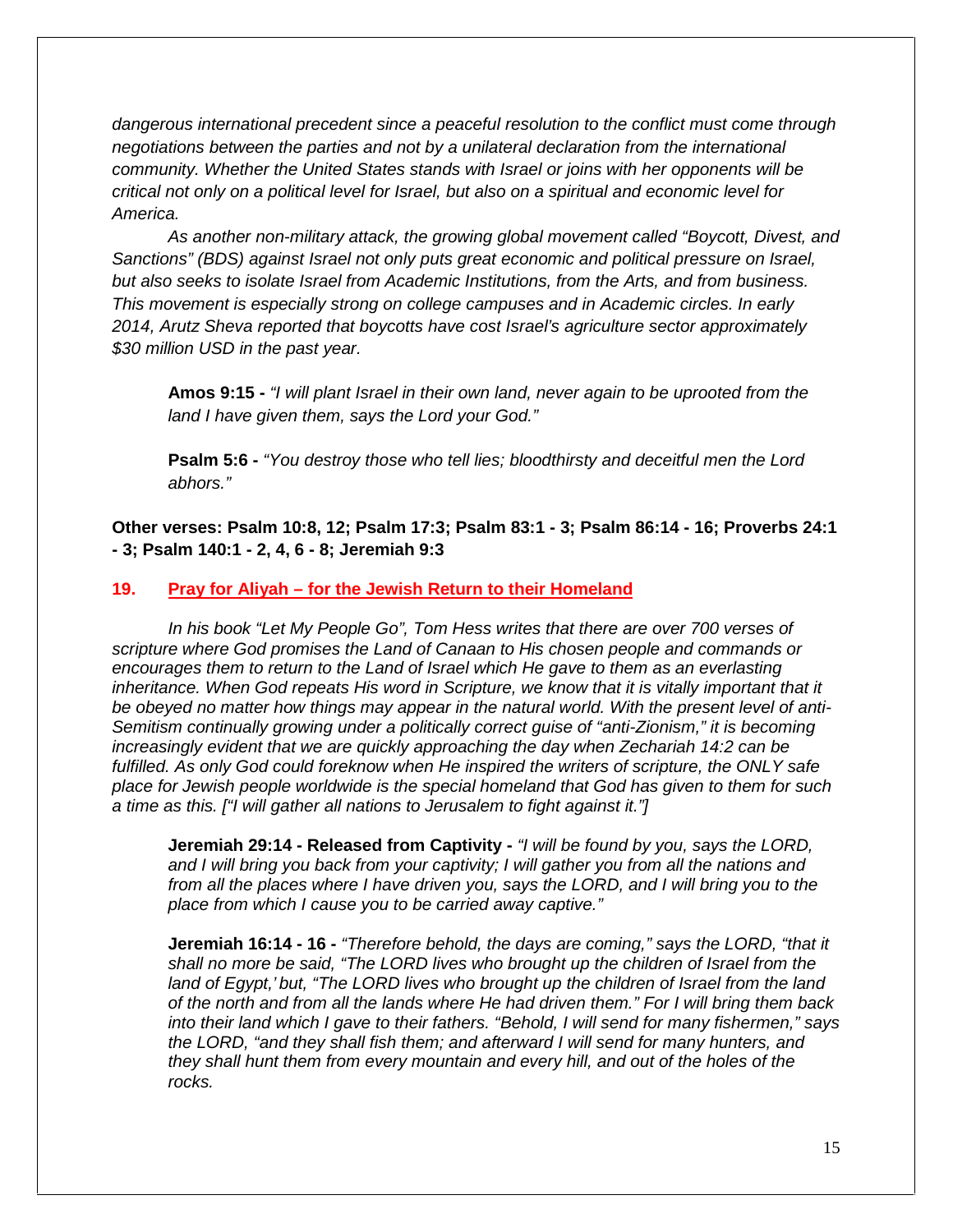**Other verses**: **Deuteronomy 30:1 - 5, Psalm 126:1, 2; Isaiah 11:11 - 12; Isaiah 14:1, 2; Jeremiah 30:3, 31:8 - 9; Ezekiel 39:26 - 28; Amos 9:13 - 15; Zechariah 8:7 - 8; Zechariah 10:8 - 9**

#### **20. Pray Against Radical Islam and Jihad Hamas, Hezbollah, ISIS, etc. (reprise of #4)**

*The battle is not Israel against the Arabs, nor Israel against the Palestinians, but rather, radical Islam against everyone that is not of their fundamentalist beliefs. There are only 13.9 million Jewish people worldwide, but according to http://muslimpopulation.com/World/ there are 2.8 billion Muslims who are being taught by many of their religious leaders that Jewish people, Israel ("Little Satan"), Christians, America ("Great Satan",) the West, and those not willing to convert or submit to fundamentalist Islam, are all infidels and must be destroyed. Even if only 10% of all Muslims believe this hateful lie (as some Muslim apologists claim), that is 2 million people whose numbers are growing each year at a birth rate 3 - 5 times higher than that of Americans, Europeans, Australians and Canadians. Islamic terrorist groups like Boko Haram have attracted international condemnation for their massacres of complete villages in Nigeria as well as for the abductions of more than 200 Nigerian schoolgirls who have been held in captivity to date. As of mid-July 2014 - for the first time in the history of Iraq - there are no longer churches in Mosul because the violent terrorist group ISIS (Islamic State of Iraq and the Levant) gave the city's Christians a stark choice: convert to Islam, pay a religious tax, or face death.*

*As of July 2012, the world suffered 19,200 Islamic terror attacks since 9/11 which are no longer limited to terrorist groups, but are now carried out by Islamized individuals like the May 2013 Woolwich machete attack in London and the Boston Marathon bombing April 15, 2013.*

*Ideological warfare is also pervasive in the form of "revisionist history" and in indoctrination techniques which can lull people to complacency and inaction. Pray for protection for courageous and fair-minded moderate Muslims speaking out against radical Islam and Jihad. Pray also that Western Democracies not fall victim to the politically correct "tolerance" that allows "creeping Jihad" or "cultural Jihad" to infiltrate their governmental and legal systems, so that parallel communities governed by Sharia Law are created in the midst of the democratic Host country.*

**Psalm 11:5 – "***The Lord tests the righteous, but his soul hates the wicked and the one who loves violence."*

**Jeremiah 15: 20 - 21 -** *"I will make you a wall to this people, a fortified wall of bronze; they will fight against you but will not overcome you, for I am with you to rescue and save you, declares the Lord. I will save you from the hands of the wicked and redeem you from the grasp of the cruel."*

**Other verses: Psalm 2:2 - 5, Psalm 3:1, 3; Psalm 5:9 - 10; Psalm 55:9 - 11, 16 - 17; Psalm 83:4; Psalm 140:1 - 8; Proverbs 21:29 - 30; Isaiah 8:9 - 10**

#### **21. Pray for a Strong Alliance between America and Israel**

*Scripture teaches us that God blesses those who bless Israel (Genesis 12:3) and prospers those who pray for her peace. (Psalm 122:6) Many believe that America has been*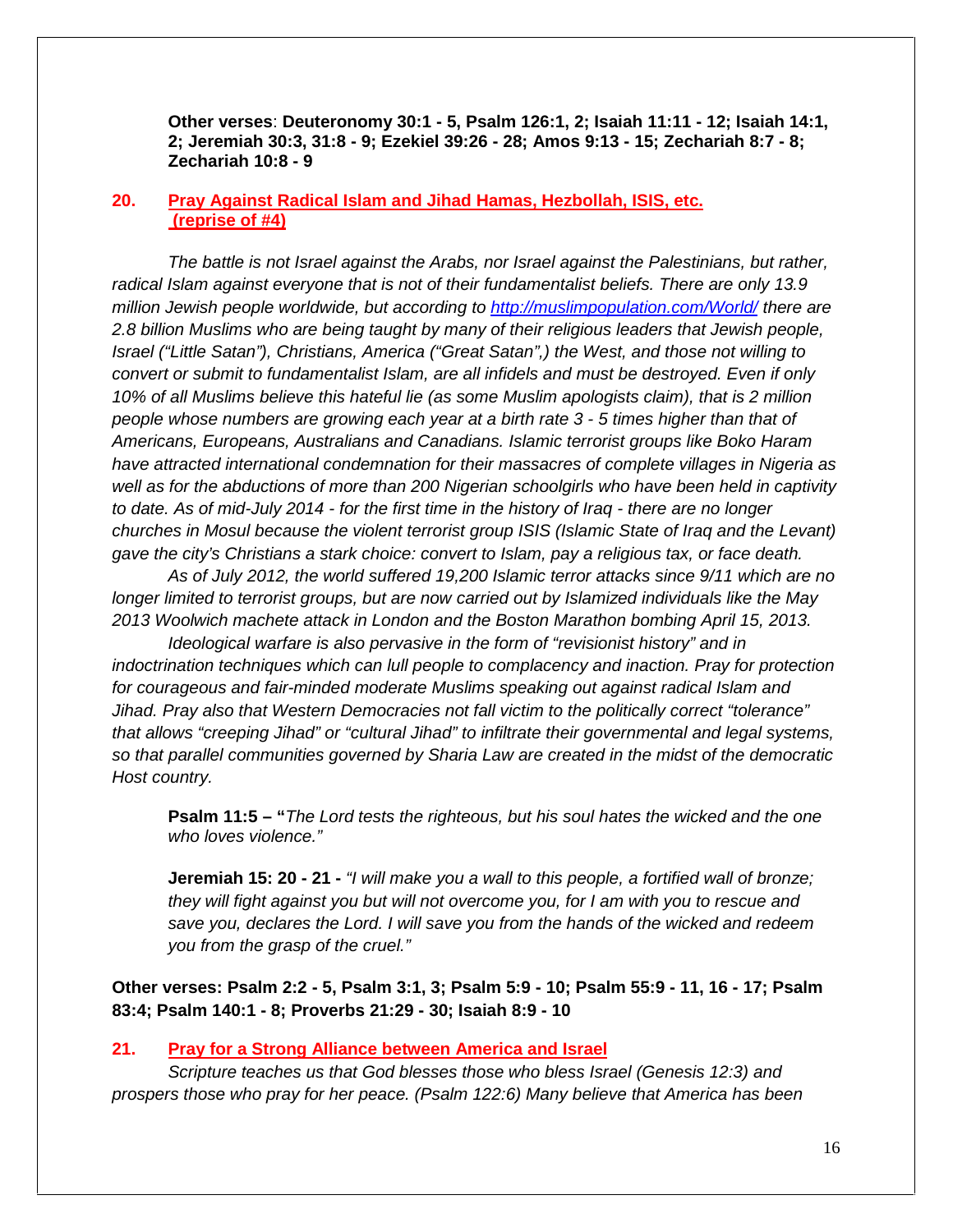*blessed as a nation not only because it was founded upon Scriptural principles and values, but also because America has been a strong ally and friend to Israel since its birth in 1948. The erosion of Christian values among politicians, the dependence upon fossil fuels from Arab countries, the desire to be seen as a "tolerant" nation, and the pressure from the international community, the United Nations, the European Union, and the World Bank, all work together with the spiritual ruler of this world to undermine the continued solidarity and support of America for Israel. If America is not to be found among the nations judged by God because they opposed Israel, the Church must pray fervently. (Jeremiah 30:16, Joel 3:2 and Zechariah 12:9)*

**Ecclesiastes 4:9, 10, 12 –** *"Two are better than one, because they have a good reward for their labor. For if they fall, one will lift up his companion. But woe to him who stands alone when he falls, for he has no one to help him up. Though one may be overpowered by another, two can withstand him, and a threefold cord is not quickly broken."*

#### **22. Pray for Caring of the Needy, Elderly and Homeless in the Land**

*In addition to Israel having to use so much of her financial resources for defense purposes, welfare recipients have increased because so many Jewish families now find themselves without a major wage earner because of either death or disability due to the bombings. Israel also continues to take in not only Jewish people making Aliyah and Jewish people needing rescue from oppressive governments (like 14,000+ Ethiopians of Operation Solomon in 1991 from Ethiopia and 8000 Ethiopians of Operation Moses in 1984 from Sudan), but also growing numbers of non-Jewish refugees from surrounding lands like Syria, Egypt, Ethiopia and Sudan. Christian persecution in these lands by Islamic Extremists like Muslim Brotherhood and ISIS has brought many Christian refugees into Israel seeking safety and freedom to worship. Pray for the caring and healing of the brokenhearted and those in need.*

**Romans 15:27 -** *"They were pleased to do it, and indeed they owe it to them. For if the Gentiles have shared in the Jews' spiritual blessings, they owe it to the Jews to share with them their material blessings."*

**Isaiah 61:1 - 3 -** *"The Spirit of the Lord GOD is upon Me, because the LORD has anointed Me to preach good tidings to the poor; He has sent Me to heal the brokenhearted, to proclaim liberty to the captives, and the opening of the prison to those who are bound; To proclaim the acceptable year of the LORD, and the day of vengeance of our God; to comfort all who mourn, To console those who mourn in Zion, to give them beauty for ashes, the oil of joy for mourning, the garment of praise for the spirit of heaviness; that they may be called trees of righteousness, the planting of the LORD, that He may be glorified."*

**Psalm 82:3 - 4 -** *"Defend the cause of the weak and fatherless; maintain the rights of the poor and oppressed. Rescue the weak and needy; deliver them from the hand of the wicked."*

**Matthew 25:40 -** *"…I tell you the truth, whatever you did for one of the least of these brothers of Mine, you did for Me."*

**Other verses: Psalm 10:17 - 18; Psalm 41:1; Psalm 102:13 - 14; Isaiah 30:19; Psalm 82:3 - 4; Proverbs 14:31**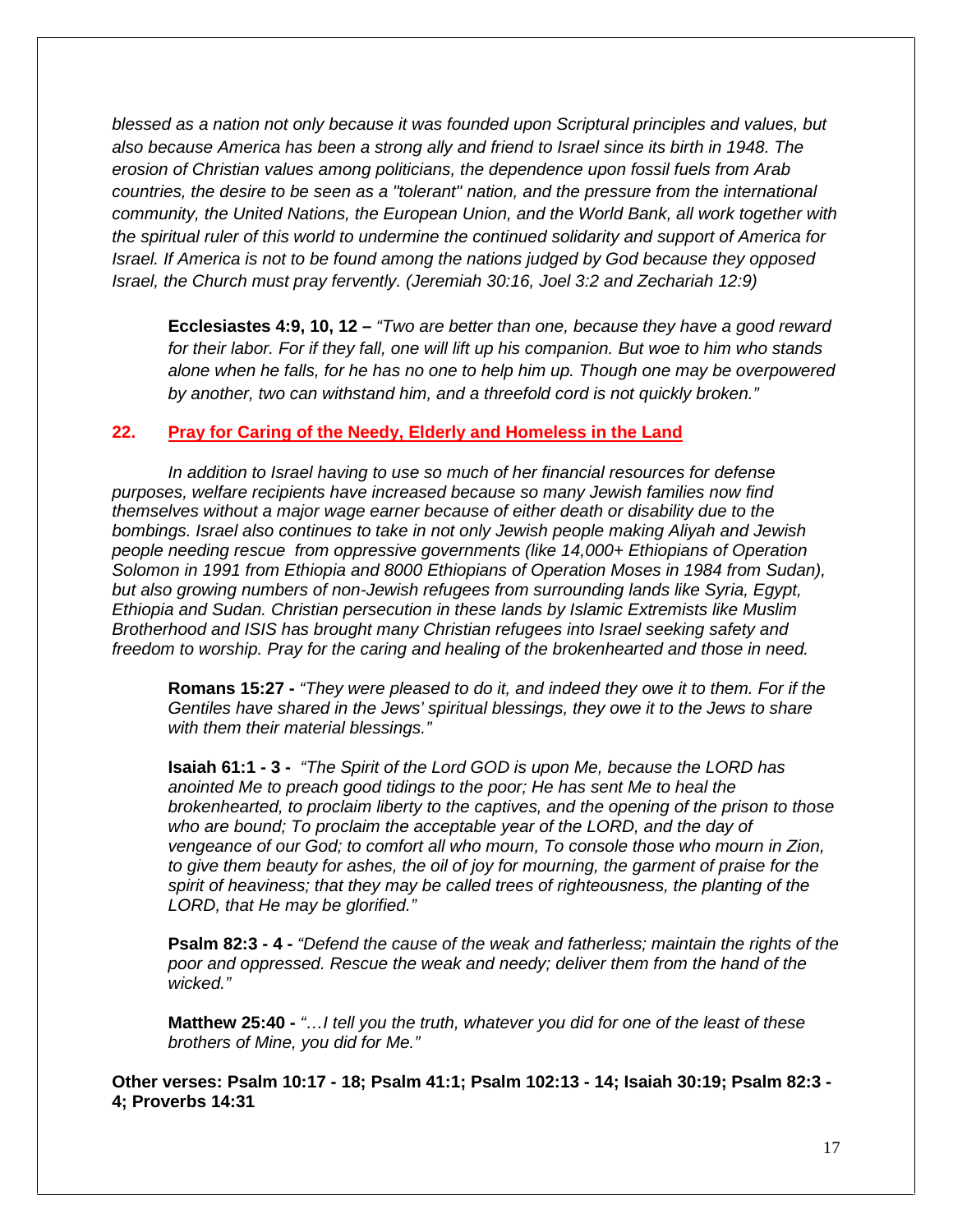### **23. Pray for Fair and Honest Media Coverage (Reprise #9)**

*Israel battles not only with Arab armies and radical Islamic Jihadists, but also with over-zealous, biased media focus that creates international scorn and criticism. Pray for fair and honest media coverage and for moral clarity for the media, particularly when covering Israel and the Middle East. Recent battles for fair and honest coverage in media include the Annenberg Space for Photography's exhibit (March-June 2010) on "Water: Our Thirsty World", which negatively portrayed Israel as a country that hoards and steals from its neighbors who suffer from drought while Israelis relax by overflowing pools and beautiful beaches. On the contrary, Israel is pioneer in the Middle East and in the world in water conservation and management. The Goldstone Report released in 2009 provided unduly harsh treatment of Israel in relation to war crimes and crimes against humanity during their December 27, 2008-January 18, 2009 conflict in Gaza Strip. Although Goldstone himself revoked much of the allegations against Israel in April 2011, the damage to Israel's image has remained. The April 2012 CBS Sixty Minutes documentary on the plight and flight of Palestinian Christians was another example of inaccurate and biased journalism, leaving viewers with the belief that Israel was the problem. The fact that Christians are fleeing INTO Israel to avoid persecution refutes the CBS premise. More recently in August 2014, the Foreign Press Association blasted Hamas's intimidation and harassment of foreign journalists in Gaza to cover-up and report only that which was favorable to Hamas.*

*Pray that the God of Truth would reveal all truth and that He would not rest until He makes Jerusalem a praise of all the earth! (Isaiah 62:7)*

**Psalm 25:4 - 6** *- "Show me your ways, O LORD, teach me your paths; guide me in your truth and teach me, for you are God, my Savior, and my hope is in You all day long."*

**Proverbs 19:9 –** *"A false witness shall not be unpunished; and her that breathest forth lies shall perish."*

#### **Other verses: Proverbs 26:28, Isaiah 5:20**

**24. Pray that God Would Raise Up Christian "Watchmen" to Pray for His Peace and His Purposes to Manifest in this Spiritually Strategic Land (Reprise of #2)**

#### **God's Mandate for us to Pray for Israel:**

*Even though the Jewish people and the nation of Israel desperately desired peace, peace has historically eluded this tiny nation and this particular people. Have you ever wondered if this would be the case had the Church been fulfilling her Biblical mandate and praying for Israel's peace and protection? It is not too late to begin now.*

*Pray for current houses of prayer to have an increased heart for Israel and God's purposes for the Land and its inhabitants. Pray also that God will raise up, increase, and embolden Christian "Watchmen" in each nation, especially in light of increased global Anti-Semitism from Operation Protective Shield. Pray Psalm 91 protection for those standing in prayer for Israel, especially watchmen living in countries governed by Koranic or anti-democratic rule of law (for example, communism, totalitarianism, Sharia, and the like). We need informed, strategic intercession for a "time such as this" as well as spiritual covering for any impinging spiritual retaliation from the enemy for praying for Israel. Prayer leaders and houses of prayer also need to be equipped with*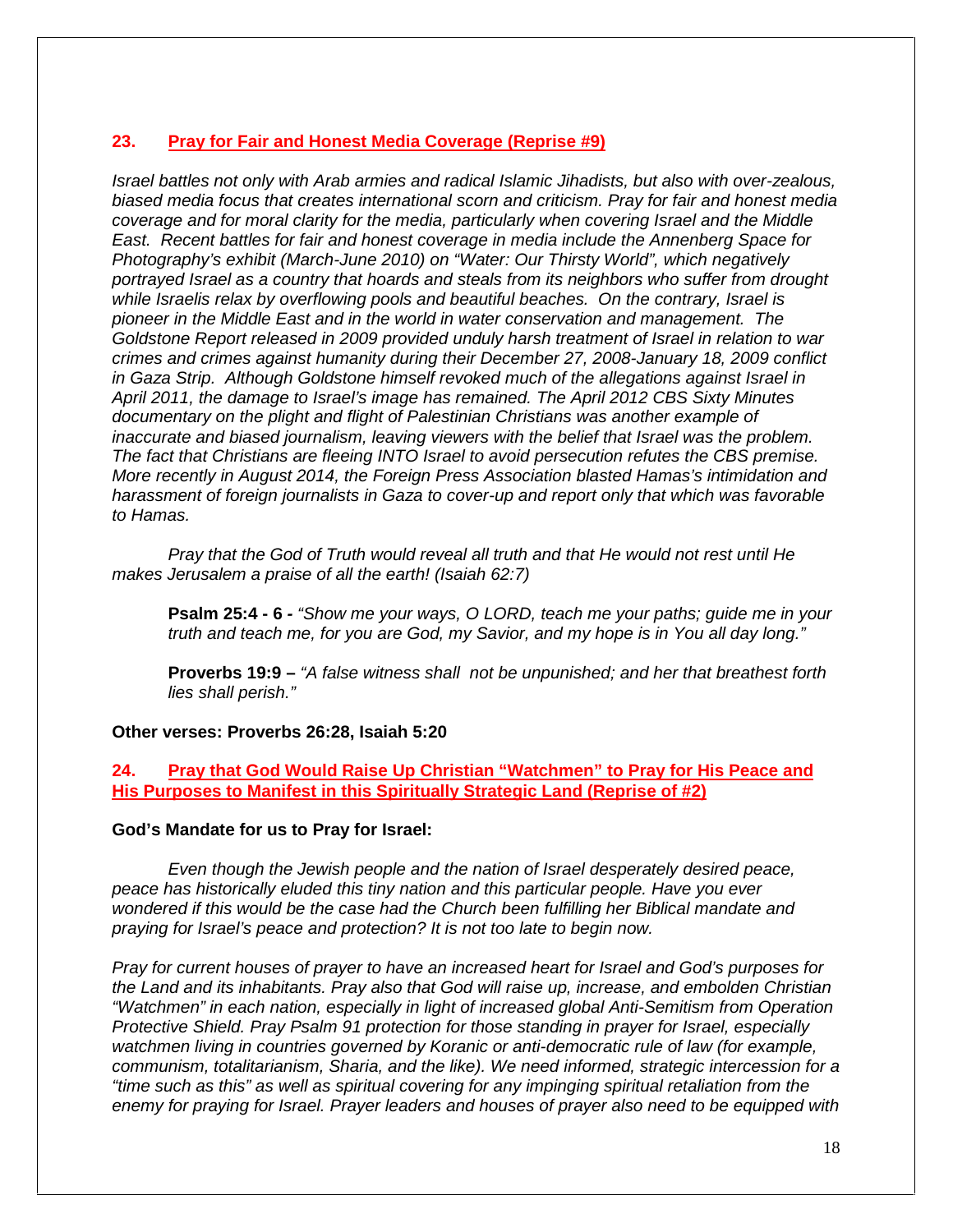*prayer coverage, leadership training, and resources to succeed. May God strengthen His perfect unity among the houses of prayer and in their intercession to bring forth unity between Jews, Arabs, and other ethnicities as described in the Bible as "One new man." (Ephesians 2:15)*

*Pray also for those programs that are educating and equipping Christians of all ages to stand with and pray for Israel. Some of these include: Eagles' Wings Watchmen on the Wall Curriculum and Israel Experience Program, as well as various initiatives by Bridges for Peace, ICEJ, and Christians United for Israel. If ever people needed to be educated about Israel with facts and truth, today is the time!*

**Isaiah 62:6 -** *"I have set watchmen on your walls, O Jerusalem; They shall never hold their peace day or night."*

**Deuteronomy 31:6 -** *"Be strong and of good courage, do not fear nor be afraid of them; for the Lord your God, He is the One who goes with you. He will not leave you nor forsake you."*

**Jeremiah 32:18b, 19 -** *"…the Mighty God, whose Name is the Lord of hosts. You are great in counsel and mighty in work, for your eyes are open to all the ways of the sons of men to give everyone according to his ways and according to the fruit of his doings."*

**Ephesians 2:15 -** *"*…having *abolished in His flesh the enmity, that is, the law of commandments contained in ordinances, so as to create in Himself one new man from the two, thus making peace…"*

**Other verses: Genesis 12:3; Numbers 24:5, 9; 2 Samuel 22:2 - 3; Psalm 23:4; Psalm 32:10; Psalm 33:20 - 22; Psalm 55:22; Psalm 91:2 - 5; Psalm 102:13, 14; Psalm 145:17 - 20; Isaiah 40:1 - 5; Isaiah 21:6; Isaiah 52:8; Isaiah 59:16; Isaiah 62:7; Ephesians 2:1**

## **PRAYERS for JERUSALEM**

Our Father in heaven, the God of Abraham, Isaac, and Jacob, in obedience to Your Word, I pray for the peace of Jerusalem and the Land of Israel. Bless the people of Israel with Your promise of redemption, shield them with Your love, and bring them renewed hope for their day of salvation. Guide Israel's leaders and advisors with the light of Your truth. For Your Name's sake, I ask that You remember Your promise and bless the Land with peace, and its inhabitants with lasting joy!

#### **Psalm 122:6 - 8**

Pray for the peace of Jerusalem: May they prosper who love you. Peace be within your walls, Prosperity within your palaces. For the sake of my brethren and companions, I will now say, Peace be within you.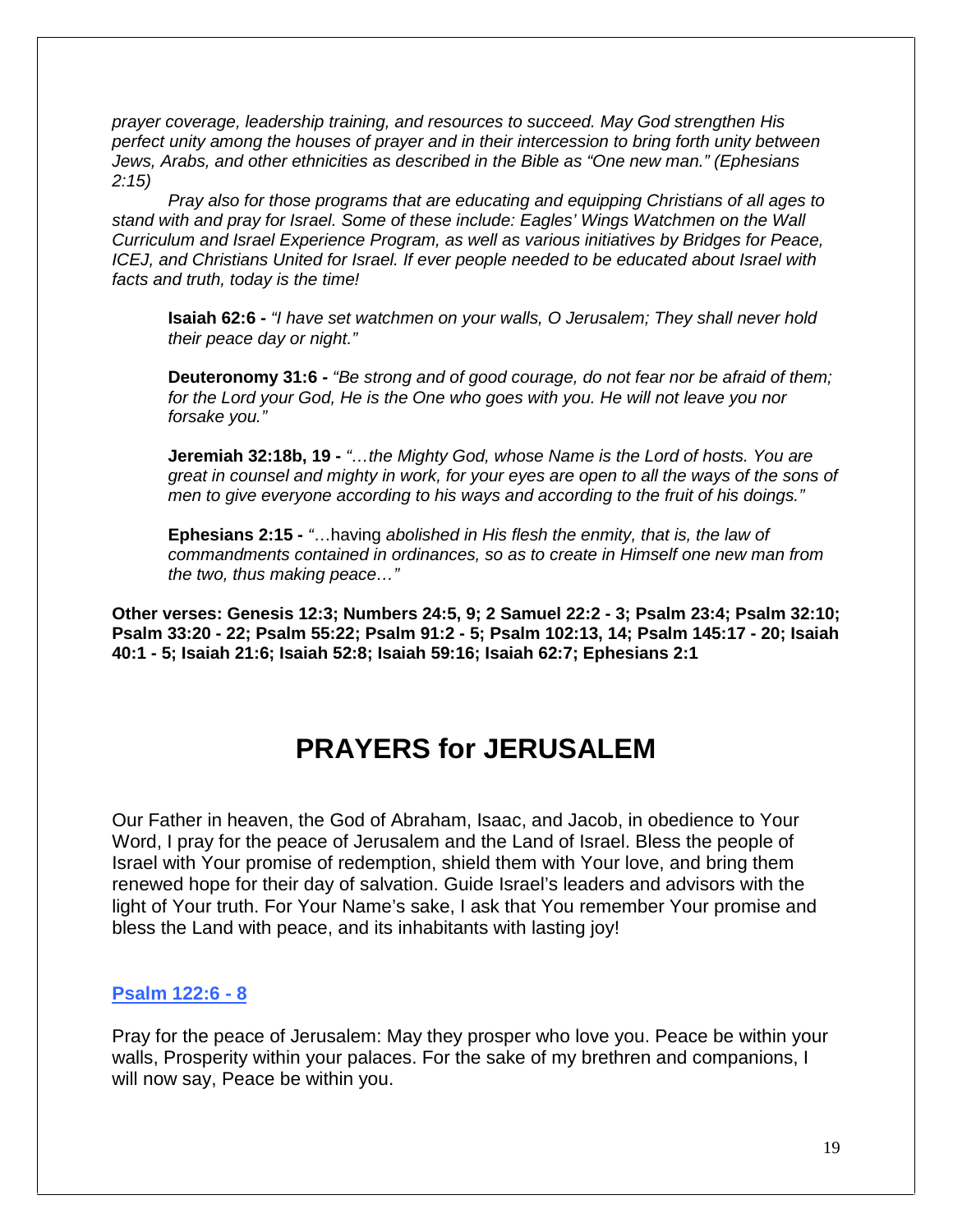## **Isaiah 40:1 - 2**

Comfort, yes, comfort My people! Says you God. Speak comfort to Jerusalem, and cry out to her, that her warfare is ended, that her iniquity is pardoned; for she has received from the LORD's hand double for all her sins.

## **Isaiah 62:1**

For Zion's sake I will not hold My peace, and for Jerusalem's sake I will not rest, until her righteousness goes forth as brightness, and her salvation as a lamp that burns.

## **Isaiah 62:6 - 7**

I have set watchmen on you walls, O Jerusalem; they shall never hold their peace day or night. You who make mention of the LORD, do not keep silent, and give Him no rest till He establishes and till He makes Jerusalem a praise in the earth.

## **Amos 9:11, 14 -15**

On that day I will raise up the tabernacle of David, which has fallen down, and repair its damages; I will raise up its ruins, and rebuild it as in the days of old; I will bring back the captives of My people Israel; they shall build the waste cities and inhabit them; they shall plant vineyards and drink wine from them; they shall also make gardens and eat fruit from them. I will plant them in their land, and no longer shall they be pulled up from the land I have given them, says the LORD your God.

## **Romans 11:1 - 2 a, b**

I say then, has God cast away His people? Certainly not! God has not cast away His people whom He foreknew.

## **Zechariah 8:2 - 3**

Thus says the LORD of hosts: I am zealous for Zion with great zeal; with great fervor I am zealous for her. Thus says the LORD: I will return to Zion, and dwell in the midst of Jerusalem. Jerusalem shall be called the City of Truth, the Mountain of the LORD of hosts, the Holy Mountain.

**Deuteronomy 10:14 -15**